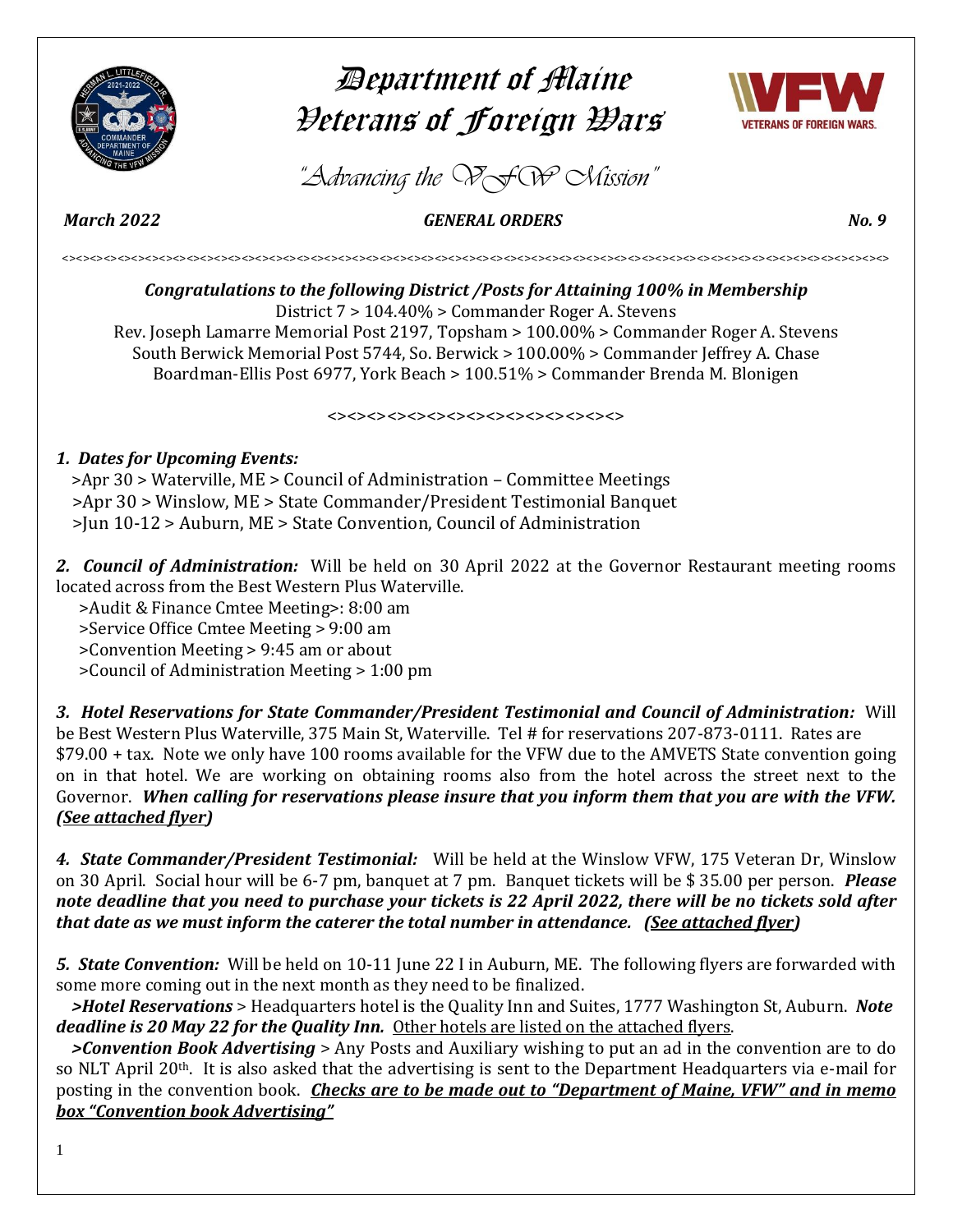*>Booster Page Ads >* Anyone wishing to have their name put in the booster page of the convention book are to forward their name with a check for \$5.00 per name *NLT 25 April 22* to the State Adjutant office. *Please make sure that the names are legible. Checks are to be made out to "Department of Maine, VFW" and in memo box "Booster Page Ad."* 

 *>Convention Pre-Registration* > *Deadline for pre-registration is 5 June 2022*. Pre-Registration prior to convention is \$5.00 per person, registration at the door is \$8.00. *All checks must be made to Department of Maine, VFW and emo line "Convention Pre-Registration".*

*6. Installing Officer:* Installing Officers will see that the provisions of Section 216 of the National Bylaws and the Manual of Procedure are properly carried out and that all officers are members in good standing and qualified to hold office prior to installing Post officers for the current year. Post officers shall not be installed or assume the duties of their office until proof of eligibility has been submitted and properly reviewed.

 Post Election Reports must be submitted following Post election of officers in April and no later than June 1 to the National Headquarters. We highly encourage all Post Quartermasters to use the online Election Report process featured in the Online Membership System (OMS). Post Election Reports received electronically will be forwarded to the Department Headquarters. *NOTE: Post may forward their election report if unable to do it to the State Adjutant for filing.*

*7. Attention of Post Commanders is directed to Section 222 of the National Bylaws and the Manual of Procedure:* Provides that each Post will pay, in advance, a National Convention registration fee of twenty-five dollars (\$25) which shall entitle the Post to a packet of convention information and materials and one identified registered delegate for the National Convention. Each additional delegate attending the National Convention will pay a ten dollar (\$10) delegate fee.

 Posts are encouraged to register their Post delegate online through the Online Membership System (OMS) or by submitting their National Convention Post and Delegate Registration form that was mailed to all Posts as part of the Election Report/Convention Registration mailing that went out in February. Advanced registration for the 123rd National Convention should be mailed with each delegate's name and address to: Convention Registration, 406 W. 34th Street, Kansas City, MO 64111.

*8. Pursuant to Section 403 of the National Bylaws and the Manual of Procedure:* Each District shall hold an annual District convention for the purpose of electing District officers, such convention to be held not less than ten (10) days nor more than seventy-five (75) days prior to the convening of the Department convention. District officers shall not assume the duties of their office until the Department Commander is installed. District officers shall not be installed or assume the duties of their office until proof of eligibility has been submitted and properly reviewed in accordance with Section 416 of the Manual of Procedure.

*9. Loyalty Day and Memorial Day Observance:* Section 223 of the National Bylaws and the Manual of Procedure provides that each Post shall make the necessary arrangements for proper observance of Loyalty Day and Memorial Day. Officers should see that suitable grave markers, wreaths and flags of the United States are placed on the graves of deceased veterans.

*10. "BUDDY" ® POPPIES DISTRIBUTION:* The distribution of VFW "Buddy" ® Poppies will be conducted according to the provisions set forth in Section 711 of the National Bylaws and the Manual of Procedure. Department, District, County Council and Post Commanders should arrange now for the distribution of Buddy Poppies in their respective areas.

 In the ongoing effort to provide as much assistance as possible to those serving in the military, we recommend that proceeds or portions from this year's annual poppy distribution be designated for the purpose of providing VFW support to our military. Posts and Departments now have the opportunity to assist qualified military personnel through the VFW Veterans and Military Support Programs.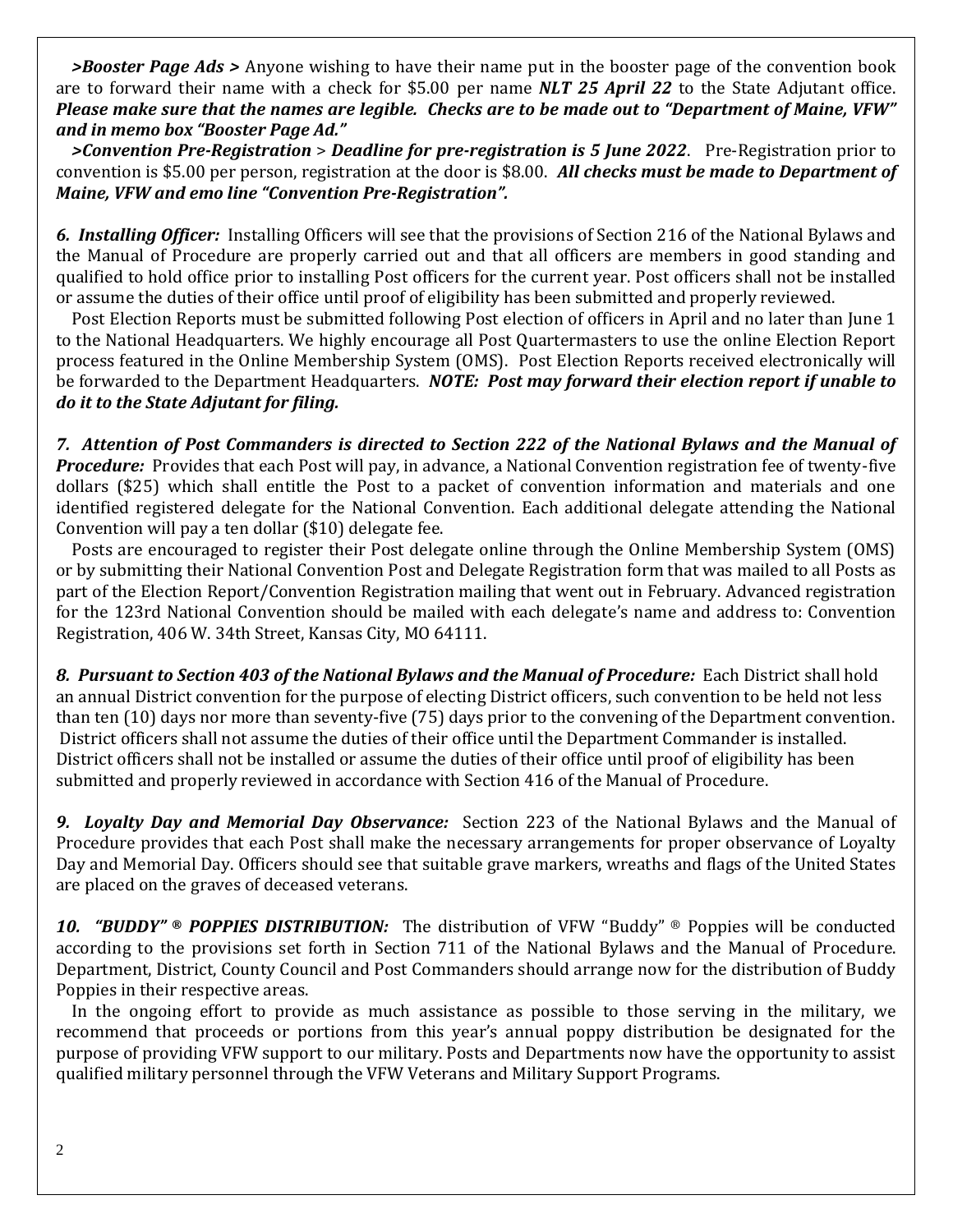In keeping with the intent of Sections 219(a)(c) and 704(a)(c) of the Manual of Procedure "Relief Fund," this year's poppy campaign can play a direct role in demonstrating to those who are charged with protecting and defending our way of life that we appreciate and value their sacrifice.

 For questions about the Buddy Poppy program, please contact Daniela Garcia at 816.756.3390, ext. 6722 or email at *[BuddyPoppy@vfw.org.](file:///C:/Users/Andy/AppData/Local/Microsoft/Windows/INetCache/Content.Outlook/NIRSX7H1/BuddyPoppy@vfw.org)*

*11.* Section 222 of the National Bylaws and the Manual of Procedure provides that delegates and alternate for the District Convention and meetings, Department and National Conventions shall be elected at a regular meeting in April. Posts are entitled to one (1) delegate and one (1) alternate for each thirty (30) members or fraction thereof in good standing in the Post as of March 1.

*12. Commanders:* Attention is directed to Section 213 of the National By-Laws concerning any Post in arrears for any financial obligations to District, Department and National for fees, dues, poppy money, supply money, failing to have the office of the Quartermaster properly bonded in accordance with Section 703, failing to ensure that the Post is properly insured IAW with Section 709, failing to submit properly completed quarterly Post Trustees Report of Audit, Post Election Report for the ensuing year, or other obligations, shall be deprived of all representation in District meetings; District, Department and National Conventions. Such representation shall be restored promptly upon proper adjustments of such deficiencies.

*13. Resolutions:* Posts desiring to submit resolutions for consideration by their District prior to the convening to the State Convention must present the resolution to their District in time for their District Conventions and upon approval by the District , copies of the resolution must reach the Department Adjutant in time to be prepared for the State Convention.

*14. Post Commanders:* Are reminded that Section 203 – Regular Meetings – All Posts shall hold at least one regular meeting each month. Failure to comply can result in immediate revocation of the Post Charter notwithstanding the provisions of Section 211 of the Manual of Procedures.

*15.* Recent changes to the VFW National By-Laws, Manual of Procedure and Ritual establish that *Robert's Rule of Order, Newly Revised* shall be the parliamentary authority on procedural matters not governed by VFW By-Laws and Manual of Procedure . Newly revised *Robert's Rules of Order* is readily available at local bookstores and online retailers such as Barnes & Noble and Amazon. The most recent edition (12th Edition) was released this year.

## *16. Dates to Remember:*

9 April > Council of Administration, State Commander – President Testimonial

26 Feb – 2 Mar > Voice of Democracy, Washington D.C. *(Virtual)* 

27 Feb – 3 Mar > Legislative Conference, Washington D.C. *(Tentative)*

28 Apr – 1 May > Department Senior Vice Commanders & All Adjutant-Quartermasters, Kansas City, MO

11 June > State Convention, Lewiston, ME

16 – 21 July > National Convention, Kansas City, MO

## *17. Candidates for Department High Office 2022 - 2023:*

 Department Commander > Jennifer L. Lane > Post 1603 Department Sr. Vice Commander > John J. Bouchard > Post 9389 Department Jr. Vice Commander > Anthony R. Kimble > Post 3108 Department Quartermaster > David D. Williams > Post 1641 Department Chaplain > Kevin G. Woodward > Post 11553 Department Judge Advocate > Amy H. Morse-Meuchel > Post 6859 Department Surgeon > Teresa J.S. Drag > Post 9787 Department Surgeon > William E. Day > Post 7997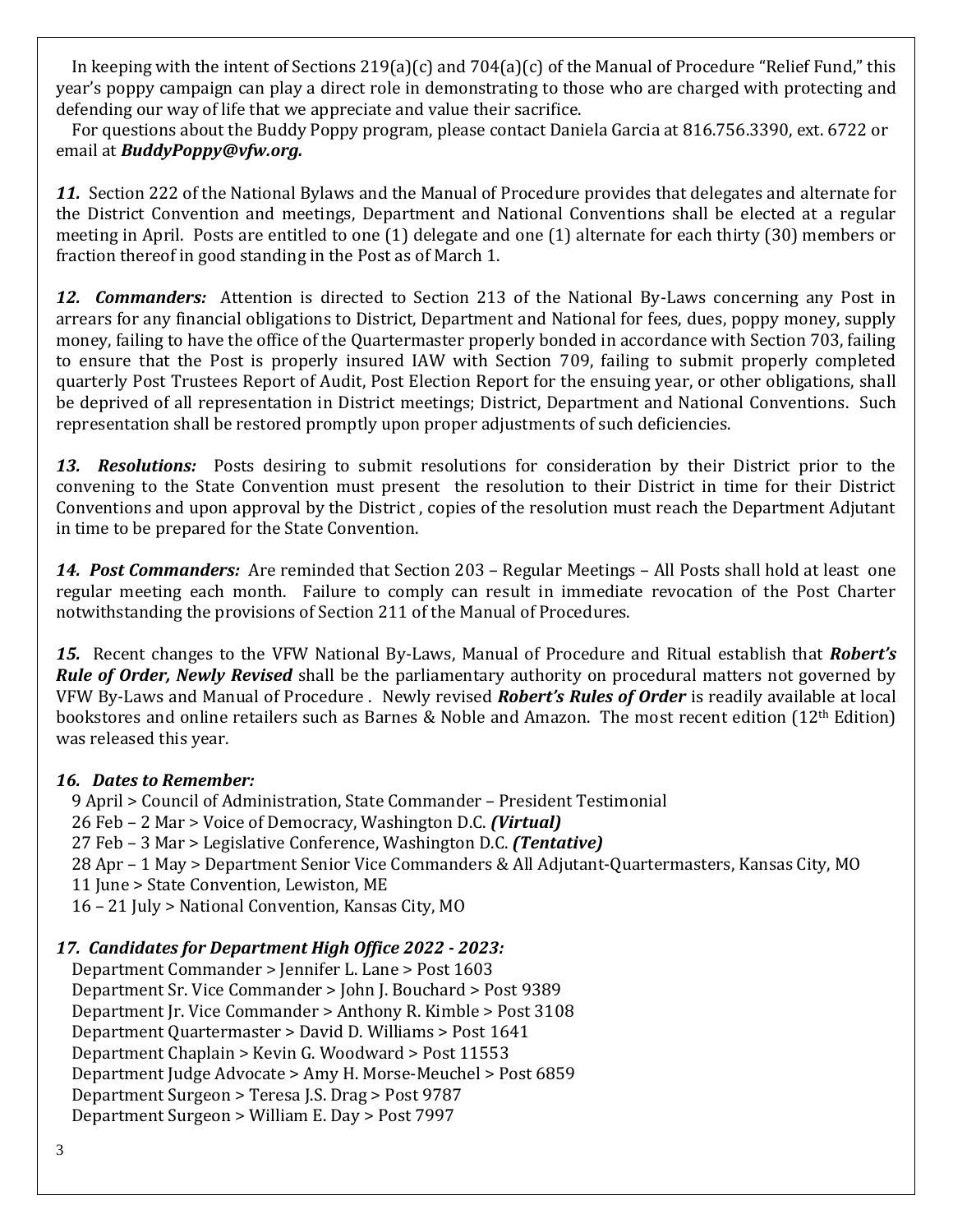Department Surgeon > Randolph S. Michaud > Post 2599

## *18. District Meeting Dates:*

 D-5 > 6 Mar @ 1 pm > Dexter Post 4298 > Cmdr Littlefield D-2 > 12 Mar @ 1 pm > Island Falls Post 7529 > QM Williams D-11 > 13 Mar @ 2 pm > York Post 6977 > SG Meuchel D-7 > 24 Apr @ 2 pm > Topsham Post 2197 (American Legions Post) > Adj Dumas D-8 > 24 Apr @ 12 noon > Augusta Post 887 > JA Kimble  $D-5 > 1$  May @ 1 pm > Fairfield Post 6924 > JVC Bouchard D-6 > 1 May 22 @ 1 pm > Belfast Post 3108 > JA Kimble D-9 > 1 May @ 1 pm > So. Paris Post 9787 > QM Williams  $D-2 > 14$  May @ 1 pm > Burlington Post 1605 > SVC Lane D-3 > 15 May @ 2 pm > Herrington Post 11553 > Adj Dumas D-11 > 15 May @ 2 pm > OOB Post 7997 > SG Meuchel D-4 > 21 May  $\omega$  2 pm > Ellsworth Post 109 > Adj Dumas D-1 > 14 May @ 1 pm > Caribou Post 9389 > Cmdr Littlefield D-10 > 22 May  $@1$  pm > Portland Post 6859 > SG Meuchel

## *19. Directory Changes:*

Pgs 1,2, 5,9, 12, 13 & 14 > Chg name for Amy Morse-Meuchel to Amy Hope Meuchel.

BY COMMAND OF:

Herman L. Littlefield, Jr.

Herman L. Littlefield Jr. Commander

OFFICIAL:

Andre L. Dumas

Andre L. Dumas Adjutant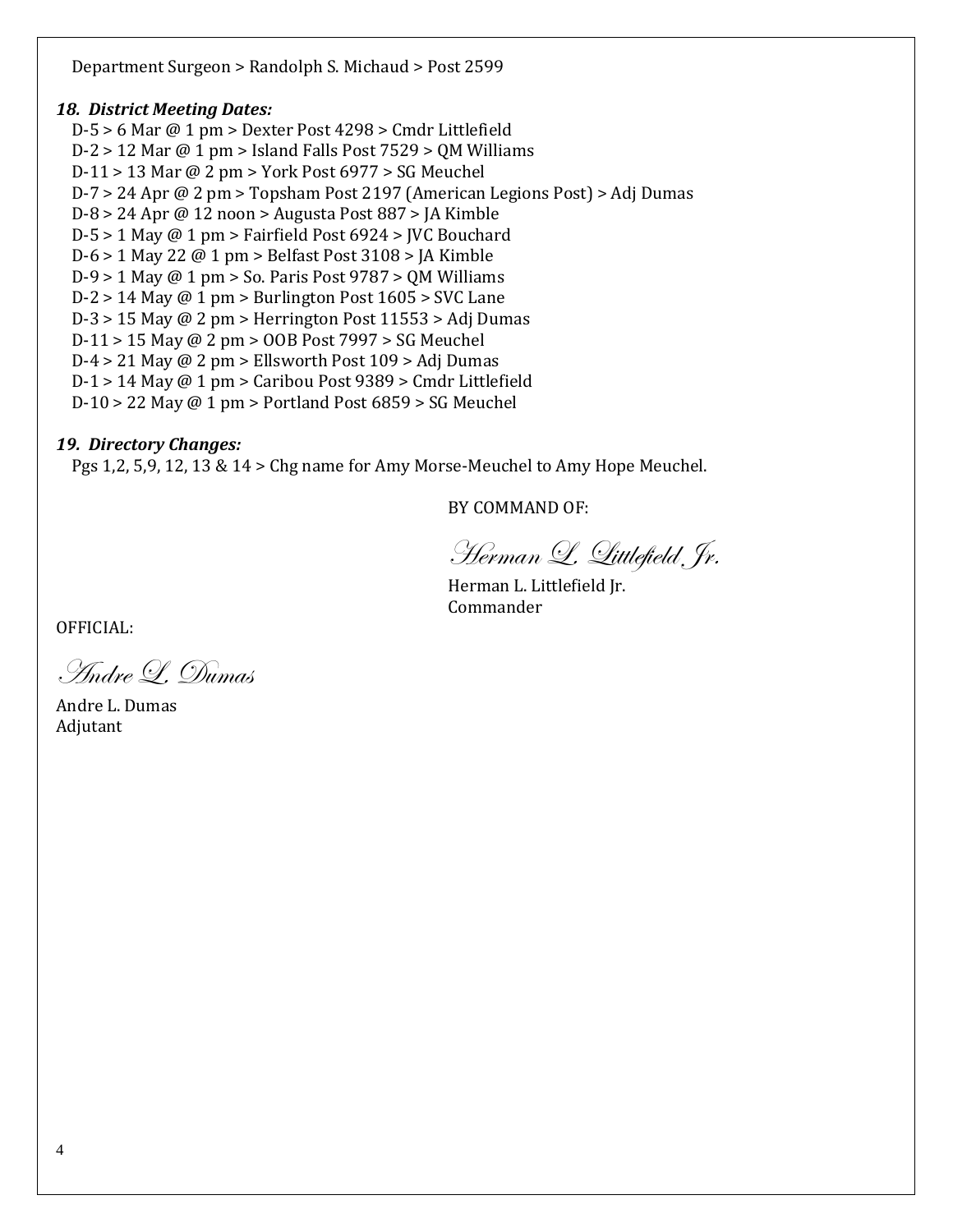

*State Commander Herman L. Littlefield Jr.*



Greetings to all Comrades.

 Hope you all have had a good month of February. Time is moving right along – and so, hopefully, is winter. Between the weather and COVID-19, I hope you have been able to do all the things you had planned for this winter. I have had the opportunity to attend a couple of District meetings. Auxiliary President Littlefield and I attended the District 6 banquet honoring the Voice of Democracy, Patriot's Pen and Teacher of the Year candidates from that district. We all enjoyed lunch as a group at Darby's Restaurant in Belfast.

 Please make note of the location and time for the next CoA which will be on April 30, 2022. Unfortunately, the location and date had to be changed a couple of times – mostly due to COVID-19 and some motels not being available for occupancy as yet. Hope to see you all there.

## *RECRUIT +++++ RECRUIT +++++ RECRUIT*

 We are always in need of new members. Remember to get everyone involved in some manner with our Veterans' activities. Involvement leads to retention. Remember our purpose is to support and provide for our Veterans. Membership for the Department of Maine is over 88%. We only need 883 more to be 100%. Thank you to all the Posts that are already at 100% and over. We can all reach that goal if we work hard to get the last 883 members paid. Start calling your roster and invite them to the meetings. It's always a good idea to stay in touch with your post members.

 Time changes on March 13th. Remember to set your clocks *ahead an hour*. Does that really mean that spring is not that far off?? We can only hope…..

 My Commander's Special Project is House in the Woods in Lee. I want to Thank the Posts who have donated to this worthy cause. Please send your donations to SVC Jen Lane.

## *Congratulations to the following District and Posts for Attaining 100% in Membership for 2021-22*

District 7 > 104.40% > Commander Roger A. Stevens Rev. Joseph Lamarre Memorial Post 2197, Topsham > 100.00% > Commander Roger A. Stevens South Berwick Memorial Post 5744, So., Berwick > 100.00% > Commander Jeffrey A. Chase Boardman-Ellis Post 6977, York Beach > 100.51% > Commander Brenda M. Blonigen

Loyally,

Herman L. Littlefield, Jr.

Herman L. Littlefield Jr. Commander

"Advancing the VFW Mission"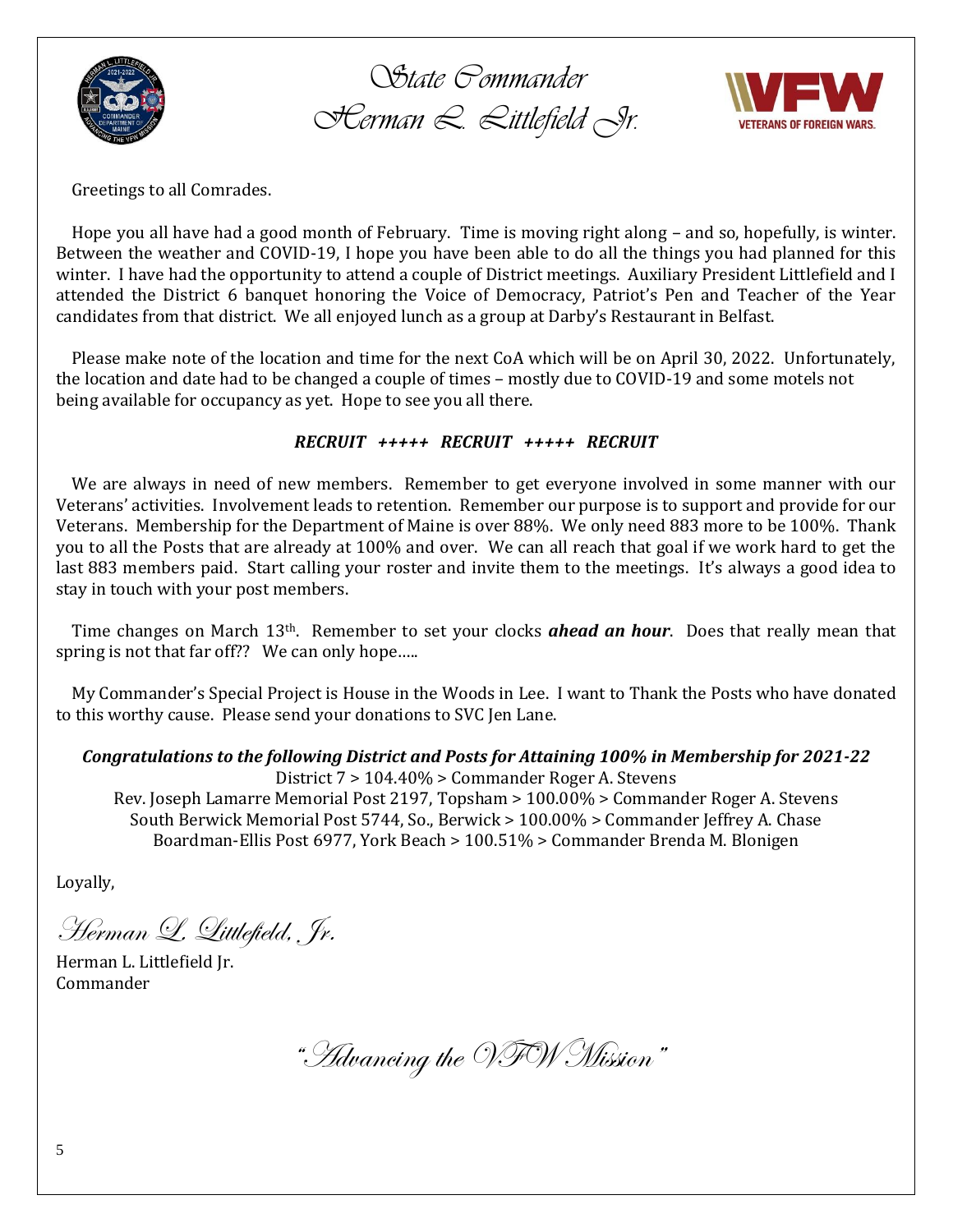

Deceased Roll Call

*Department of Maine, VFW Kevin G. Woodward, Chaplain 25 January 2022 ~ 24 February 2022 "May our Comrades Rest in Eternal Peace in Post Eternity?"*

*<><><><><><><><><><><><><><><><><><><><><><><><><><><><><><><><><><><><><><><><><><><><><><><><><><><>*



- 9389 > DROST, Perry C. Jr. 887 > BARROWS, Ralph M. 6977 > BACON, Robert E. HUSTON, Robert P. COLLINS, Robert S.
- 

- 
- 4633 > GRANT, Harold D. NELSON, Leland L.

6924 > MICHAUD, Joshua L. KELLOGG, Robert R.

## *District 6*

- 
- 

- 2197 > BELANGER, Romeo W. 6859 > FALCONE, Joseph R.
- 7738 > ATWOOD, Ronald O.

CRAWFORD, Timothy D.

## *District 1 District 8 (Cont.) District 11*

TRUE, Charles A. WHITE, Donald F.

- *District 3* 1285 > RYDER, Herber A.
	-

 HARDISON, Merrill CADMAN, George W. Sr. STINTSON, Charles B. GREENIER, Alphea L. KING, William A.

*District 5* 1641 > BOGART, David C. FREEMAN, John E. PAPSADORA, William P.

3335 > DRUMMOND, Walter F. 6131 > WYMAN, Vernon E. JACKMAN, George E.

9437 > DAVID, Jere H. 9787 > PHINNEY, Rawn

## *District 7 District 10*

SPONAGLE, Robert M. Jr.

- BILLINGS, Norman W. 10643 > JAMES, Peter J.
- **District 8** 10879 > CONLEY, Richard P. JORDAN, Randall W. Sr.

 La JOIE, John A. La CHANCE, Emile J. 9935 > ABBOTT, Herman L. WOODWARD, Bruce A. PIERCE, Walter S. BERUBE, Robert H. RIDLON, Steven L. FORTIER, Raymond G. 9699 > OUELLET, Edward L. WALLACE, Lugene W. La FOUNTAIN, Cyril P.

## *Members-at-Large*

15020 > GOODLINE, Water V. 9779 > MITCHELL, James R. 8835 > BOURGOIN, Philip C. KENNERSON, Charles I. Jr. MICHAUD, Ricky L. *District 4* **District 9 District 9 NICHOLSON, Robert**  POULIN, Paul L. 109 > EATON, Almond 1603 > BOULET, Raymond J. REYNOLDS, Gordon E.

6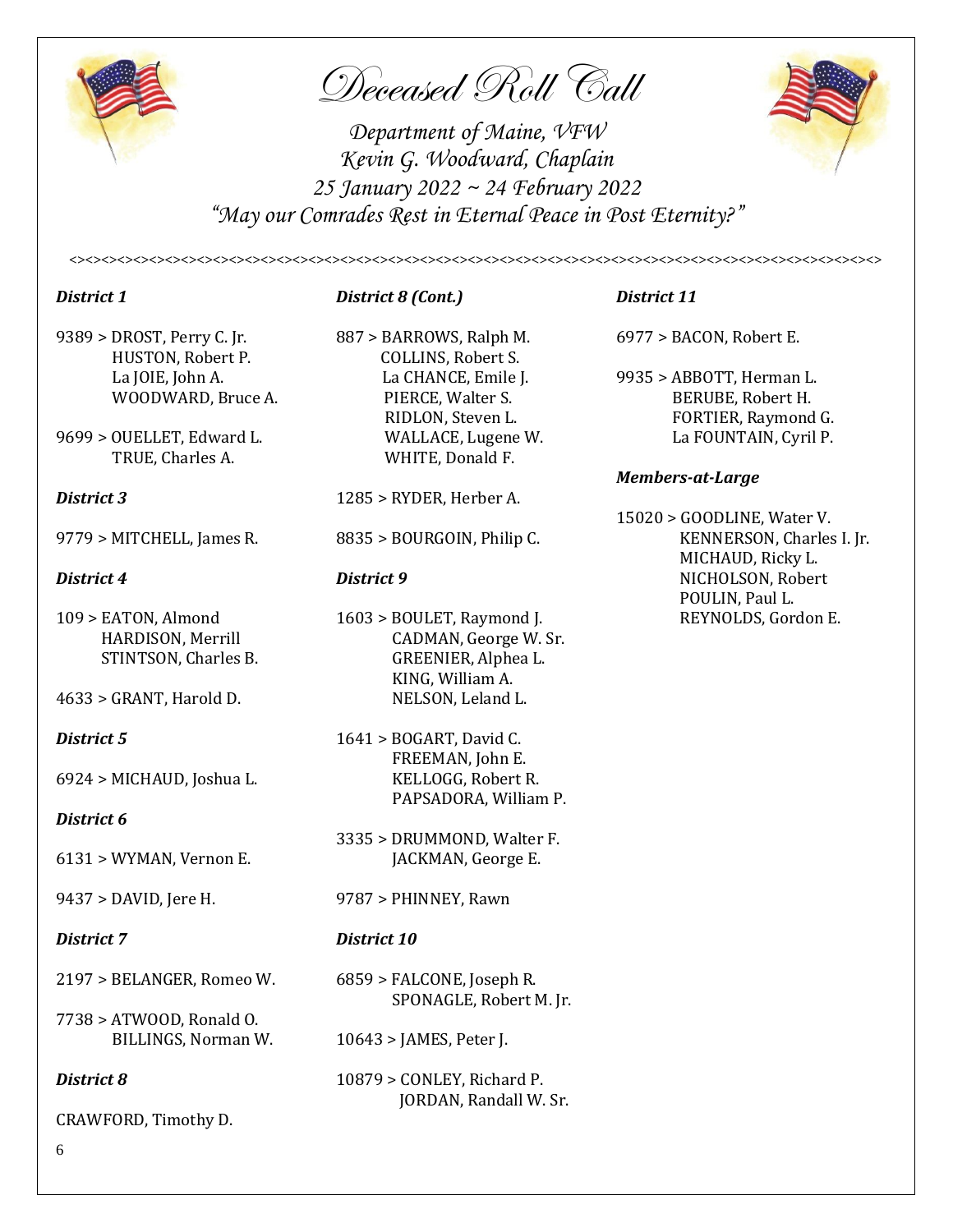

## *SENIOR VICE COMMANDER VETERANS SERVICE OFFICE ~ TOGUS BEAL's HOUSE PUBLIC RELATIONS OFFICER COMMANDERS SPECIAL PROJECT (CSP) Jennifer L. Lane*



*HAPPY MARCH!* It is almost that time to set the clocks ahead (March 13<sup>th</sup>) and start looking forward to our longer days and warmer weather! I participated in the Winter Classic Feb 19-20. Winter Classic is a softball tournament played every February to raise money for our Homeless Veterans. I am proud to say that the initial number came in at \$ 12,000 raised with more to add! What a great weekend!

*DID YOU KNOW?* Our website coordinator has done a wonderful job creating a brand new Dept of Maine website. Please check it out. Also, send in your pictures to be added so everyone that visits our page knows about the great things that you are doing. You deserve the credit and the fame! BZ Tom!

*CSP:* House in the Woods is always active and is readying themselves for assisting our fellow Veterans in respite and recovery sessions. Please take the time to view their website and or Facebook page. Donations should be made out to *Dept of Maine, VFW* with *Commander's Special Project* in the memo line and mailed to me.

*Ways and Means:* This will be the first year we will try to have a hospitality room at National Convention in a few years. Our ticket sales have been coming in very slow. Please make the effort to afford your membership to purchase a ticket and get those sent back to our chairman. Our hospitality room gives our Department the opportunity to confer with other Departments about programs, initiatives and what is working for their membership and community.

*Welcome Home Kits:* The VFW of Maine is part of challenge with the other VSOs in Maine to create a minimum of 20 Welcome Home Kits for our Homeless Veterans that are placed in permanent housing. The "wish" list is in the September GO's (which can be found on our wonderful website!) – Many Veterans that move into permanent housing have a duffle bag of personal belongings. Wouldn't it be nice to get them the essentials to start their new path in life?

As always, if you need anything, reach out. 207-514-4190. Keep up the great work!

## *\*\*\*\*\*\*\*\*\*\*\*\*\*\*\*\*\*\*\*\*\*\*\*\*\*\*\* JUNIOR VICE COMMANDER INSPECTIONS ~ POW/MIA John J. Bouchard*

*Inspections:* Here we are in March and we still need more Posts to be inspected. You know time is running out. Let's get it together and get done, those Post that are not inspected will not be able to vote at the State Convention. Let's get 100% for the Commander on the inspections. Thank you all for the time and work you do for the Department. The following Posts are not inspected to date: D-3; 9779, 11553 > D-5, 4298, 5723, 6924, 10881, 11191 > D-6, 3095, 3108, 4169, 6131 > D-9, 1603, 1641, 3335, 9787. [smile god loves you all]

 *POW/MIA:* Don't forget to send your reports on POW/MIA to get your Post credited. Credited is the POW/MIA chair, flying the POW/MIA flag, any functions dealing with POW/MIA. Returning home with full honors are:

>Army Pvt. Andrew J. Ladner > >Army Air Forces Pfc. Edward H. Benson Jr. >Army Stagg Sgt. Grady H. Canup >Army Pfc. Kenneth L. Bridger >Army Pfc. William B. Coleman >Army Air Forces Staff Sgt. Adolph Olenik >Army Pvt. Walter G. Wildman >Army Cpl. Donald L. Menken >Navy Storekeeper 1<sup>st</sup> Class Harry E. Walker >Army Air Forces 1<sup>st</sup> Lt Richard W. Horrigan >Army Cpl. Lawrence L. Brown >Army Cpl. Francis J. Jury >Army Sgt Roy C. Delauter >Army 1st Lt Myles W. Esmay >Army Air Forces 1<sup>st</sup> Lt John J. Heffernan Jr. >Navy Seaman 1<sup>st</sup> Class James R. Ward

>Navy Fireman 1st Class George F. Price >Navy Electrician's Mate 1st Class Harvey C. Herber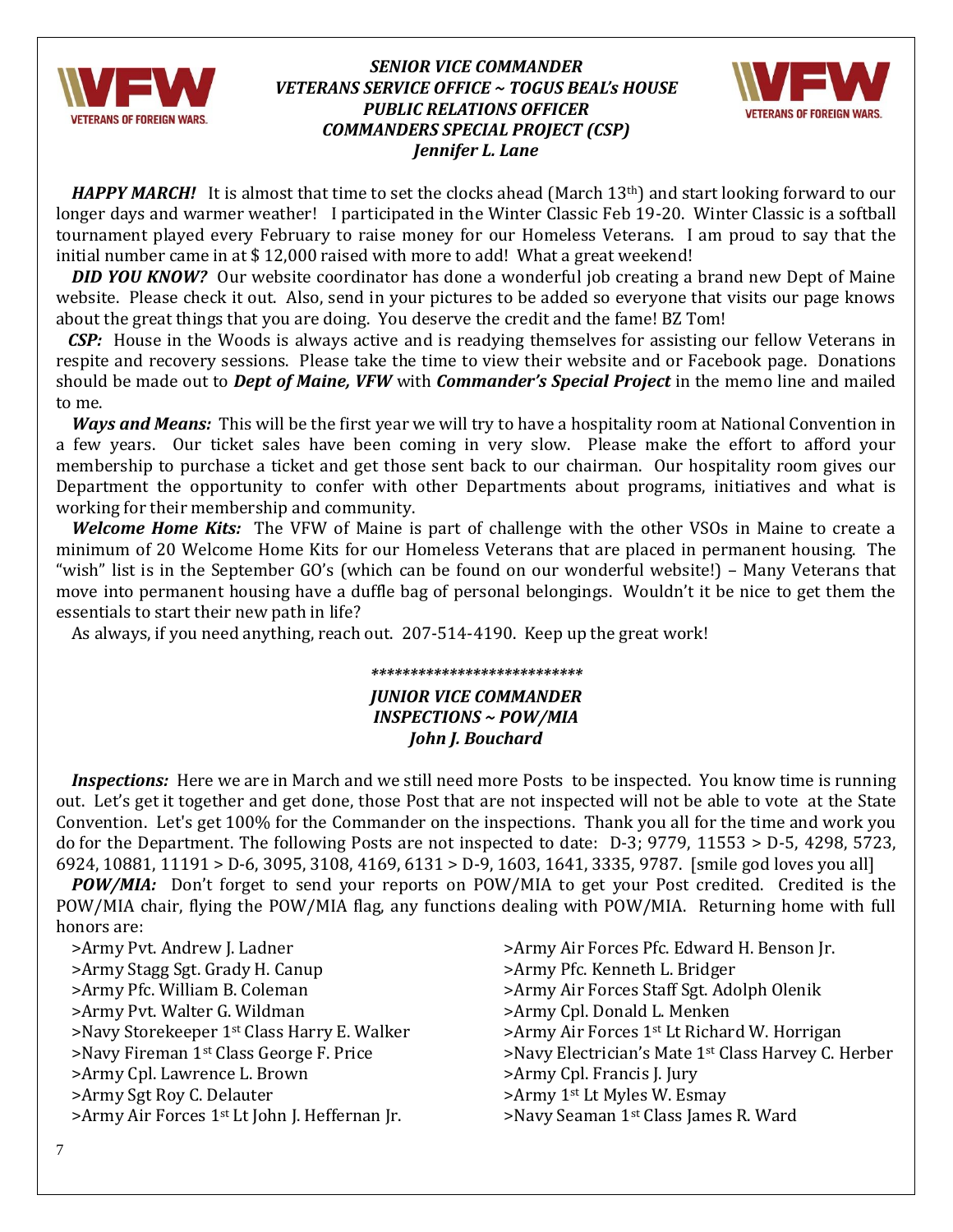## **\*\*\*\*\*\*\*\*\*\*\*\*\*\*\*\*\*\*\*\*\*\*\*\*\*\*** *QUARTERMASTER CHIEF OF STAFF (COS) BUDDY POPPY ~ INSURANCE & BONDS David D. Williams, PSC*

 *Audits:* By now, each Post should have submitted their reports for period ending December. By now, each Quartermaster should have submitted 3 Quarterly reports if not, then the Post is late.

**Poppies:** I am still taking orders for poppies. I do know that I have about 3 or 4 outstanding orders with National that have not been sent out yet. So, with that said, if you need them for May, you may want to get them sent in.

 *VAVS:* Please, please, when sending checks to Togus for VAVS, please *make the check out to VAVS and not Maine VFW.* Because then, Mike Blair has to send the checks to me. So, to avoid any delays, please make them out to them.

 *CoS:* I hope everything with everyone is going good. It's time for everyone to start helping Herman out with membership, the year is over half gone and he needs a bunch. Council members, How many of you have never recruited or reinstated?

Until next month stay safe and recruit

## **\*\*\*\*\*\*\*\*\*\*\*\*\*\*\*\*\*\*\*\*\*\*\*\*\*\*\*\*\*** *JUDGE ADVOCATE VOICE OF DEMOCRACY ~ PATRIOT'S PEN ~ TEACHER OF THE YEAR WAYS & MEANS Anthony R. Kimble*

We are inching our way to spring and I can't wait for the warmer weather to be here on a regular basis. Hope you are enjoying winter and getting in as much snowmobiling, ice fishing and snowman building as you can. Please be safe and stay healthy and check in on one another to make sure everyone is doing well.

 *Voice of Democracy/Patriots Pen/Teacher of the Year:* Stay tuned for the upcoming new 2022-2023 themes for Voice of Democracy and Patriot Pen essays, as soon as I have the information, I will update the information in the general orders.

 *Ways and Means:* The tickets have been mailed to all Post and District Commanders, please work on selling these tickets during any post events. We are going with the same prizes as last year > 1<sup>st</sup> Prize \$500, 2nd Prize \$250, 3rd Prize \$100.

 I have only received tickets and monies collected from six (6) Posts, please send in your tickets stubs and all monies collected as soon as you can. We will collect tickets up to the State convention in June and have the drawing during the COA at that time. I can send you more tickets if you need them. Please let me know.

 Please mail your ticket stubs and monies collected to me: Anthony Kimble, 64 Bayview Dr, Northport, ME 04849. Make all checks out to *Department of Maine* and in the memo line, put *Ways and Means*.

## **\*\*\*\*\*\*\*\*\*\*\*\*\*\*\*\*\*\*\*\*\*\*\*\*\*\*\*\*\*\*** *SURGEON HISTORIAN ~ STUDENT VETERANS OF AMERICA (SVA) Amy Hope Meuchel*

*Historian:* Keep sending the articles my way. I have noticed less pictures on Facebook. I am sure it is because of the very cold weather. That was the main source to know what is going on. Feel free to tag me on anything. I want to make an awesome book for Commander Littlefield.

 *Surgeon:* It is national nutrition month. Watch your portions, eat healthier snacks and drink more water. The need for blood is always needed so if you are able, donate today. COVID is still alive. With that said, even the smallest cold could be COVID. If you are sick, stay home and if you have shortness of breath, seek medical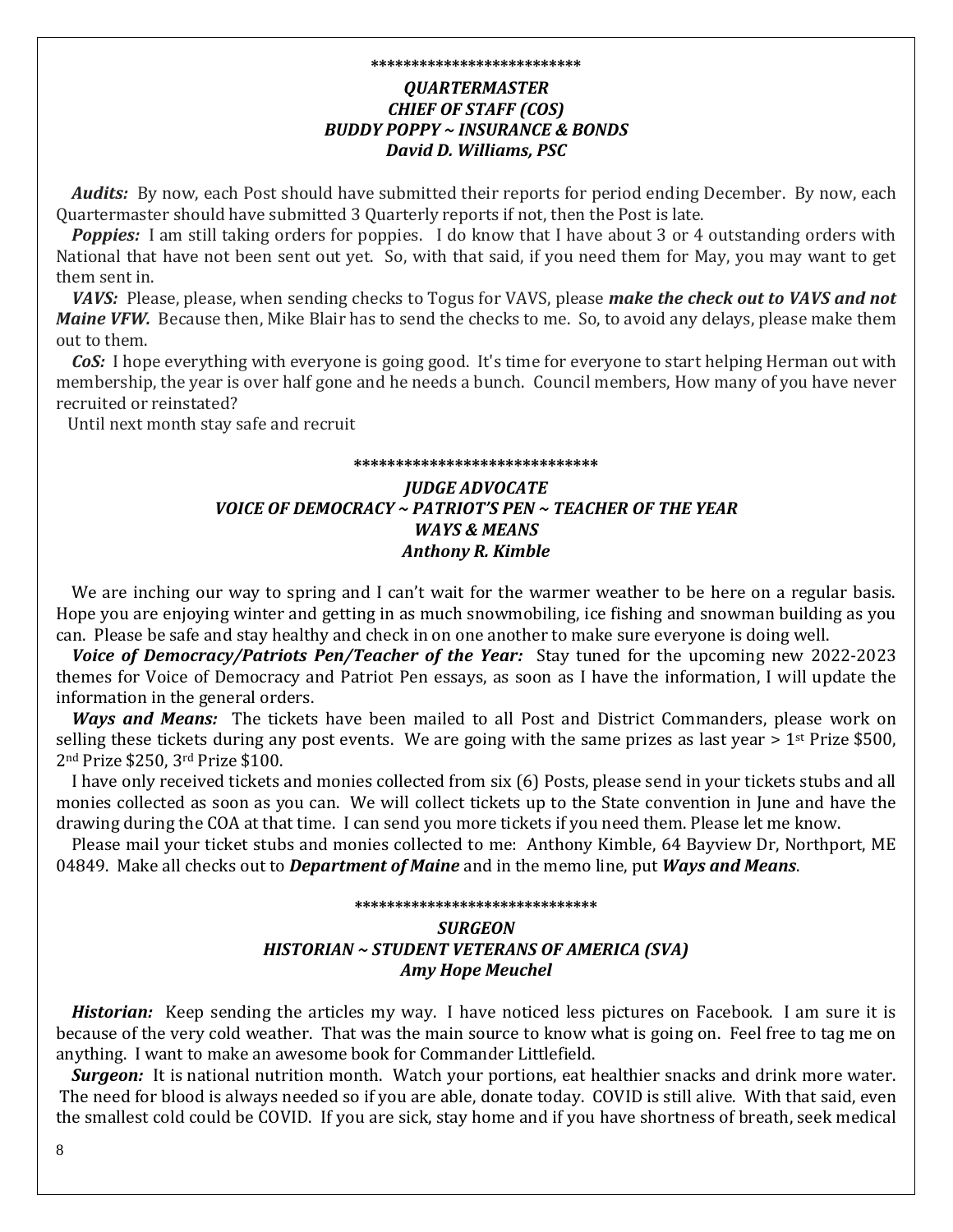assistance. I have not seen any blood drives or anything for my report for the month of February. Please reach out to me if that is a mistake that I overlooked. I want to make sure everyone gets the proper credit their post deserves. The weather sure has been interesting. Keep in mind if it's even cold and you are outside, you can still get sunburned. So as the weather starts to change protect yourself. Stay safe. Stay healthy.

#### **\*\*\*\*\*\*\*\*\*\*\*\*\*\*\*\*\*\*\*\*\*\*\*\*\*\*\*\*\*\***

## *CHAPLAIN MAINE OFFICERS LEADERSHIP DEVELOPOMENT (MOLD) WREATH ACROSS AMERICA (WAA) Kevin G. Woodward, PSC*

With the time upon us for elections, I thought I would just provide a little information for those that may be interested in becoming a Post or District Chaplain.

## *PURPOSE OF CHAPLAINS*

 The office of Chaplain is not just to provide a "religious" officer to the organization to offer prayers at meetings. He or she has higher purposes:

 **1-** To help persons grow in their relationship with God.

 **2-** To help persons grow in their relationships to one another and become a true comrade/sister to one another.

 **3-** To serve as a reminder of the transcendent in life.

 **4-** To develop an environment with which Comrades and Sisters are encouraged in their personal and collective moral and spiritual growth.

 **5-** To remind all Americans that God is the source of all rights and privileges.

 We must be reminded that the Veterans of Foreign Wars is comprehensive in nature, embracing all religions and faith groups within its ranks. The Chaplaincy, being non-sectarian must minister to the spiritual needs of all, without regard to either church/synagogue/mosque affiliation or non-affiliation. Chaplains will need to provide ministry to people wherever there is a need.

## *QUALIFICATIONS OF CHAPLAINS*

 The qualifications for the Veterans of Foreign Wars Chaplain are not academic or ecclesiastical. A VFW Chaplain candidate is not required to be a "professional" clergy person. (Most Post/Auxiliary Chaplains are not.)

WAA: National Wreaths across America Day 17 December 2022. The theme for the 2022 Wreaths Across America Program is: *"FIND A WAY TO SERVE."* You can send your sponsorship checks to me, remember that the check must be made out to *"Wreaths Across America".* In 2021, more than 2.4 million Veterans' wreaths were placed by volunteers on headstones at 3,136 participating locations around the country in honor of the service and sacrifices made for the nation's freedom, with each name said out loud. If you wish to do sponsorships online you can use this link.

*https://www.wreathsacrossamerica.org/pages/20060/Overview/?relatedId=14720&modSw=donate*

## **\*\*\*\*\*\*\*\*\*\*\*\*\*\*\*\*\*\*\*\*\*\*\*\*\*\*\*\*\*\*** *IMMEDIATE PAST STATE COMMANDER SCOUTING Michael K. Davis, IPSC*

 Posts that are submitting Scout of the Year should have the applications in their Hands. They are due to me by April 1st.

Last month's GOs had a list of programs and program deadlines. Refer to those if you have any questions. This month, District 10, Post 10643 donated space for Boy Scout troop weekly meetings. District 10, Post

10879 presented Certificate of Appreciation to Girl scouts for helping with flagging cemeteries.

 The following Posts are reported in Scouting for 2021-2022: District 4; 4633 > District 6, 9437 > District 10, 6859, 10643, 10879 & District 11 > 5744, 9394, 9935.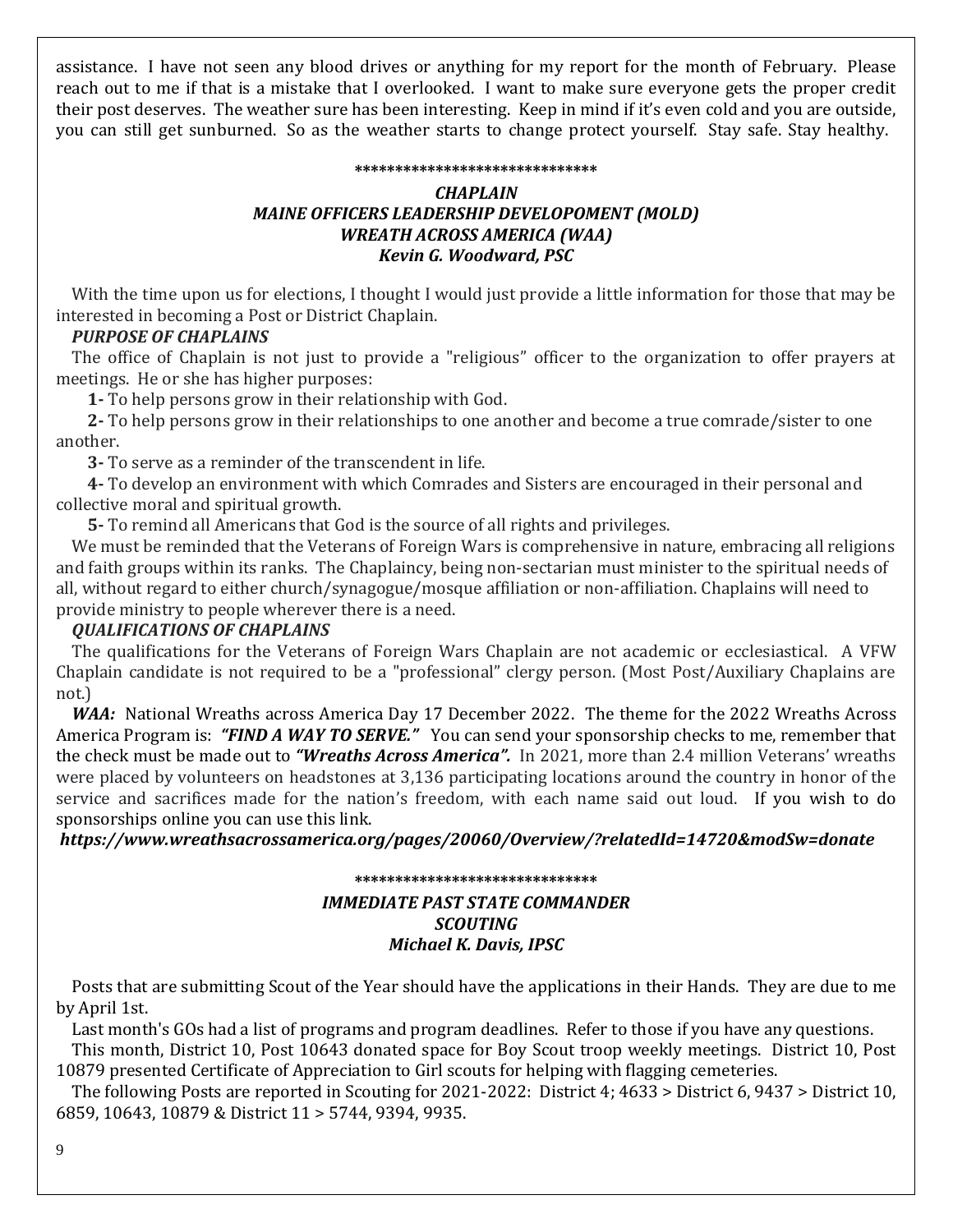Scouts who are registered, active members of a Boy or Girl Scout Troop, Venturing Crew, or a Sea Scout who have received the Eagle Scout Award, Girl Scout Gold Award, Venture Summit Award or Sea Scout Quartermaster Award are eligible for the Scout of the year.

Scout of the Year dates: Deadline for entry to VFW post is March 1st

 Deadline to Department April 1st (Posts should notify District of submissions) Deadline to National Headquarters May 1st

 My desire and goal is for all Posts and Districts to seek out applicants to work with and submit them to me for consideration. I should receive applicants from each District.

 If you know of a scout that has completed his Eagle project and will be awarded Eagle rank, contact me. I have certificates that the Department can award to those Scouts.

### **Boy Scout Web Page**

 **Pinetree Council >** *[https://www.pinetreebsa.org](https://www.pinetreebsa.org/)*  **Katahdin Council >** *[https://www.katahdinareabsa.org](https://www.katahdinareabsa.org/)*

#### **\*\*\*\*\*\*\*\*\*\*\*\*\*\*\*\*\*\*\*\*\*\*\*\*\*\*\*\*\*\***

## *NATIONAL COUNCIL MEMBER, MAINE (NCM,M) MEMBERSHIP LEGISLATIVE ~ MAINE VETERAN'S HOMES (MVH) Steven J. SanPedro, PSC*

Comrades,

 February was full of snow, rain, sleet and some warm weather. We are getting closer to better weather so hang in there and before you know it, we will be 70's and 80's. As always, I hope this finds all of you in good health. Congratulations to Post 2197 Topsham and Post 5744 Berwick for reaching their goal of 100%! Great Job in attaining this milestone! Will your Post or District be the next to join them in the Commanders 100% Club?

*NCM,M:*By the time you get this, I will be off to D.C. for the National Legislative Conference and National Council of Administration. It will be a jam packed 3 days for me with two days of travel. I do have one appeal I will sit on, a workshop, the council meeting and the Chief's Testimony. I feel this will be a very productive trip and I will keep you informed of it when I get back.

 *Legislation:*The National VFW Legislative Conference will be conducted via zoom in March. However, due to me being in D.C. for the Council meeting, I will conduct it from there. I have locked in meetings with all four of Maine's Congressional delegation. I have the VFW Talking Points to discuss and I will address a few other issues within the State. I will let you know how the meetings went in the next GO's.

 *Membership:* The Department is currently sitting at 88.86% with 6767 Members which is an increase of 1.14% and 87 Members. We need 848 Members to reach 100%. We have increased our New Members by 18 and decrease our Reinstated Members by 92 from this time last year. We are all *recruiters* and we must *Retain, Reinstate and Recruit* Members. We have 14 Posts that has completed a Recruiter Event and submitted the proper paperwork to me. Make sure you read and understand the 2021-2022 Membership Program. If you have any *questions on Membership, please contact me at 207-894-5260 or email me at [sanpedro105@roadrunner.com](mailto:sanpedro105@roadrunner.com)*

*Maine Veterans Homes:*Once again, the past month has proven to be a very challenging one for all the Homes. The new virus hit the Homes hard and was a struggle to keep it out. This caused staffing shortages which was a challenge of its own. However, the numbers are coming down and things are starting to stable out. I can't say enough about how great the staff at each home has proven to be. I applauded all of them for their efforts! The new Augusta Home is still on schedule for a move in date of 22 March with a snow day of 23 March. As always, I want to thank everyone at the homes as they are truly living up to their motto of *"caring for those who served!"*

### *"ADVANCING THE VFW MISSION"*

**\*\*\*\*\*\*\*\*\*\*\*\*\*\*\*\*\*\*\*\*\*\*\*\*\*\*\***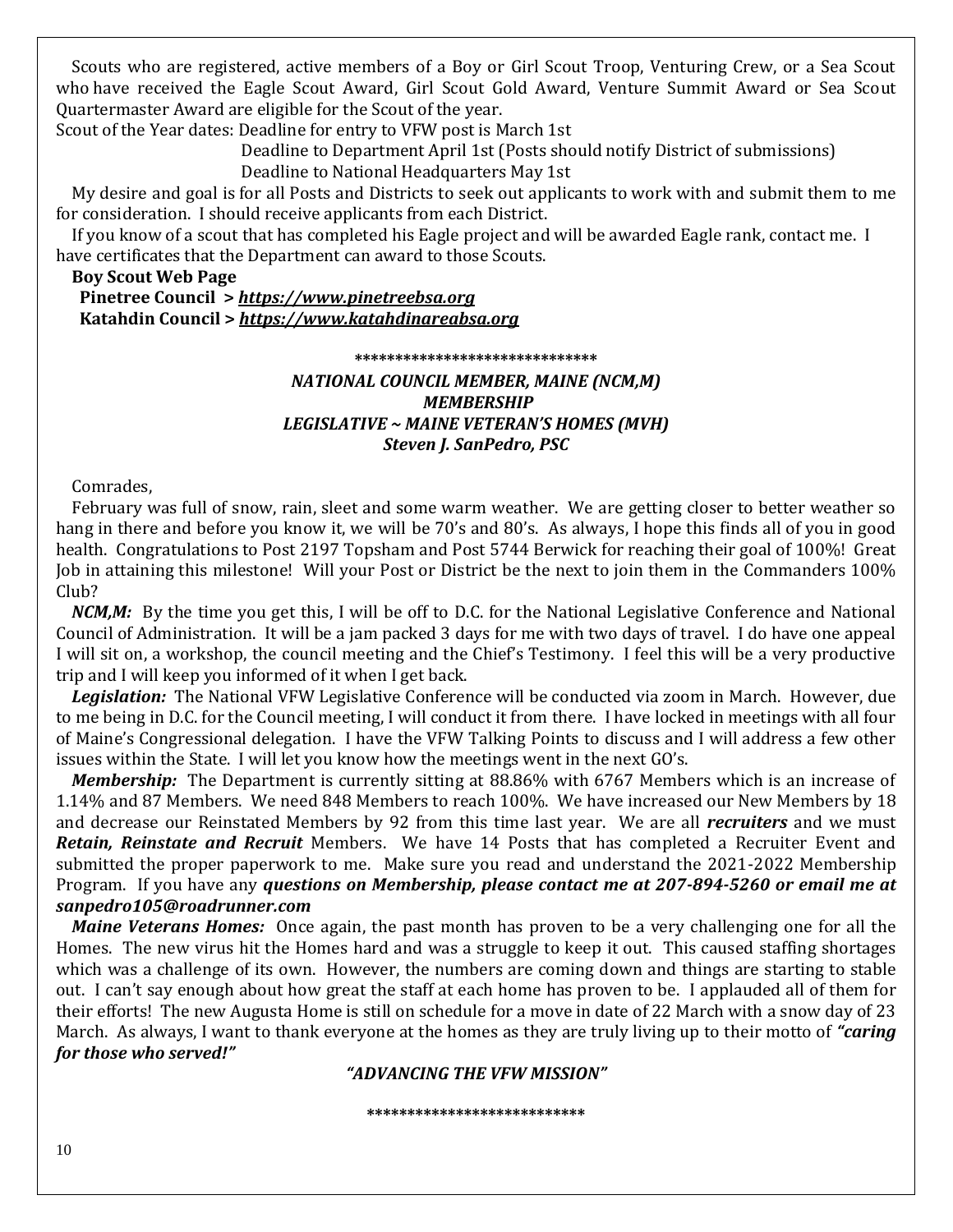## *AMERICANISM/LOYALTY DAY Michael A. McInnis, Chairman*

We have less than two months left in the reporting year for community activities.

 The reports for Americanism/Loyalty Day have been coming in slowly, many Posts have not reported in either program.

Americanism/Loyalty Day: All Posts should be reported in Americanism/Loyalty Day.

 If you fly an American flag at home or at your post, marched or participated in a Parade, or any Program. Please report any/all programs completed either in person or on social media.

### **\*\*\*\*\*\*\*\*\*\*\*\*\*\*\*\*\*\*\*\*\*\*\*\*\*\*\*\*\***

## *AUDIT & FINANCE DEPARTMENT GRANTS Alfred E. Michaud Sr., PSC*

 The Audit and Finance Committee will meet at the next CoA.  *Grants:*

 **Homeless Veterans Grant** through the Department of Labor \$10,000.00 approved, in process of closing grant, close out submitted awaiting final approval.

 **State of Maine VSO Grant** \$60,000.00 just submitted a request for \$38,090,00 to State awaiting approval. **VA Transportation New Grant** the **\$40,000.00 is up and running.** 

 **State Homeless Veterans Grant** we have had no info passed on if we will receive any this year so far.

**\*\*\*\*\*\*\*\*\*\*\*\*\*\*\*\*\*\*\*\*\*\*\*\*\*\*\*\*\*\*\*\*\*\*\***

## *CREDENTIALS Arthur J. Roy, PSC*

 Seems like we have Posts working on getting *AUDIT's* up to Date, *GREAT*. Remember, for *"ALL STATE POST COMMANDERS"*, poppies must be purchased and study everything else needed to make All State in your membership programs. There are Quotes that must be made. *STUDY* all needed to vote because your post can't *HAVE EVEN ONE VOTE* if things aren't completed, OK ?

 *MEMBERSHIP IS ALWAYS ON TOP OF EVERYTHING TOO. STAY SAFE AND LET'S ALL WORK TOGETHER.*

**\*\*\*\*\*\*\*\*\*\*\*\*\*\*\*\*\*\*\*\*\*\*\*\*\*\*\*\*\*\*\*\***

## *HOMELESS VETERANS VETERANS CEMETERY SOUTH ~ ASSISTANT LEGISLATIVE (Augusta) MEMBERSHIP RECRUITER (South) James E.N. Bachelder, PSC*

*Homeless Veterans:* The By-Name-List (BNL) for January reported 138 known homeless Veterans in Maine. 119 Veterans are sheltered and 19 are unsheltered. 21 of these veterans are over income for HUD VASH or SSVF. 43 Veterans are chronic or long-term homeless. It is taking an average of 197 days for a Veteran to who is identified till they are permanently housed. We had our Point-in-Time Survey on the last week of January. We are waiting for the outcome of the survey to compare to the BNL.

*Stand-Downs:* This year, we will have 4 Stand-Downs. Wednesday October 5<sup>th</sup> will be in Ellsworth, then the 12<sup>th</sup> at Togus, then the 19<sup>th</sup> in Portland and the last one on the 26<sup>th</sup> in Springvale. We are working on the purchases for this year and will be coordinating with our grant writer.

*Maine Veterans in Need:* We are holding a special meeting with the providers to Homeless Veterans at Congressman Golden' conference room in Lewiston on March 3rd. We hope to make sure we are the most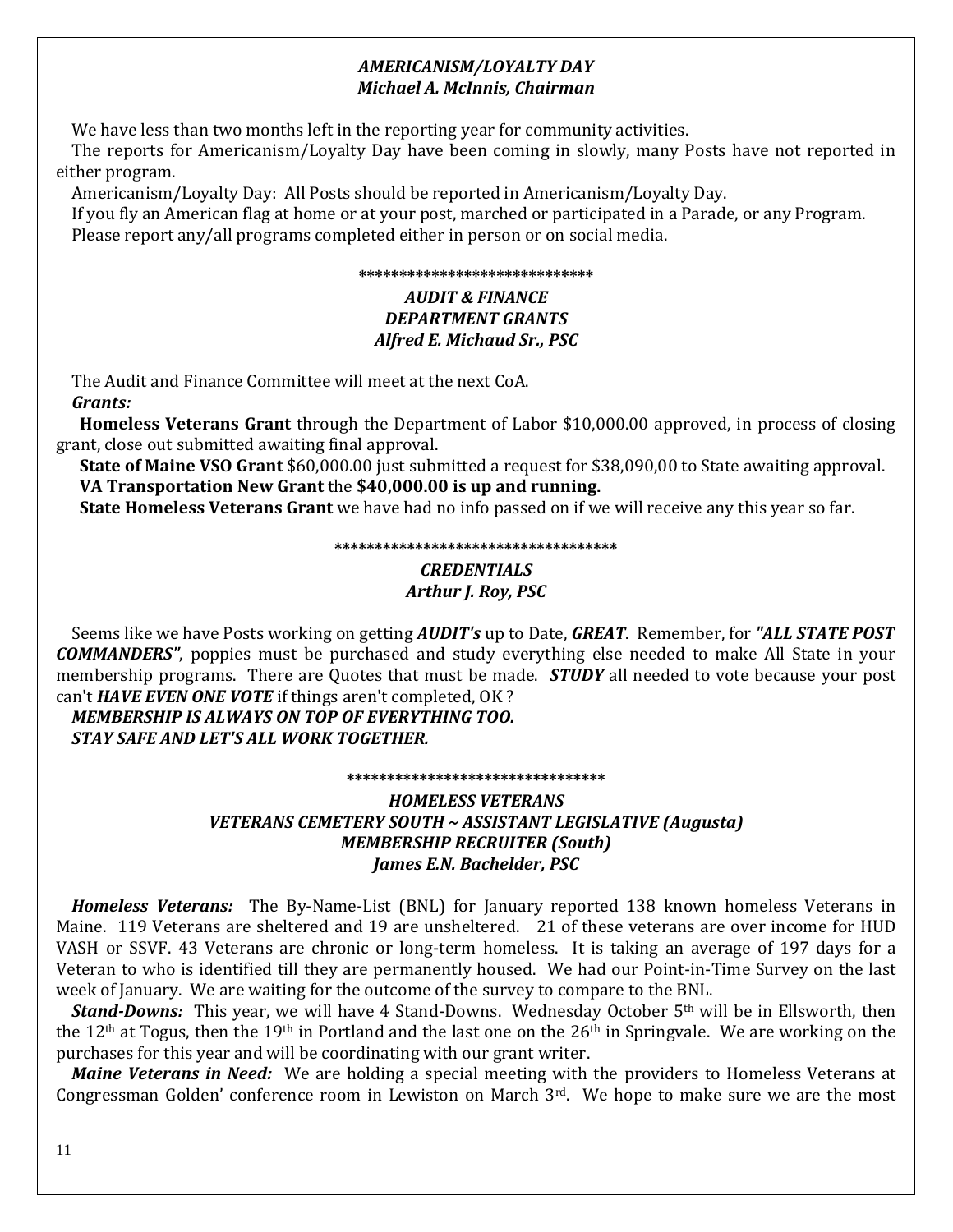productive with the funds we are able to raise. The American Legion Post 202's Winter Classic raised \$12,000 to be presented to us at their next meeting. Operation Brotherhood's team was the winner again this year.

 *We Always Need Welcome Kits:* If you can't put together a complete kit, you can donate to the building of a kit. The kit list was in the September GO's. You can see it on the Department website. You can print pages 22 and 23 to a pdf file and print all the copies you need. Please look at the list and see what your post can do to help our Veterans in Need.

*Veterans' Cemetery South:* We have not met since November. We are meeting on March 10<sup>th</sup> at the Sanford AMVETs Post 3 at 169 School Street at 9:30 am. We needed to move out of the cemetery admin building because we have too many members to fit in the conference room and there is no wi-fi for the Zoom meeting.

*Assistant Legislative Chairman (Augusta):* VLA Committee has only 2 work sessions on Feb 28th. Nothing is listed for the month on March at this time.

The Taxation committee has 2 public hearings on March 1<sup>st</sup> at 10 am: LD 1986, An Act to Exempt Permanently Disabled Veterans from Payment of Property Tax and LD 1987, An Act to Establish Municipal Cost Components for Unorganized Territory Services to Be Rendered in fiscal Year of 2022-23. There are no other sessions listed for the month of March at this time.

#### **\*\*\*\*\*\*\*\*\*\*\*\*\*\*\*\*\*\*\*\*\*\*\*\*\*\*\*\*\*\***

### *HOSPITAL/VAVS Michael W. Blair, Director*

 Total amount of donations for the month of February was \$ 800.00. \$ 250.00 will be used to buy Bingo Coupon books. The remainder of \$ 550.00 will be used by Hospital/VAVS as needed for Veterans' care. I would like to thank Posts #1603 Auburn, #1605 Burlington, #6859 Portland and #6924 Fairfield.

#### **\*\*\*\*\*\*\*\*\*\*\*\*\*\*\*\*\*\*\*\*\*\*\*\*\*\*\*\*\***

### *NATIONAL HOME Teresa S. Drag, Chairperson*

Welcome 2022!

Thank you for the donation from Post 1605 LaBelle-Perkins!

 Remember to mail checks to me at PO Box 140, Paris ME 04271 (but don't make them out to me!) If your Post or District sends a donation directly, for example if purchasing a donation item such as a brick or bench or tree, please send me an email or note so that the donation can be acknowledged and tracked.

 Updated information on happenings at the National Home is available on their website and on their Facebook page. You can also sign up for email updates; Life Members receive a newsletter via US mail.

## **\*\*\*\*\*\*\*\*\*\*\*\*\*\*\*\*\*\*\*\*\*\*\*\*\*\*\*\*\*** *NATIONAL VETERANS & MILITARY SUPPORT (NV&MS) Christopher L. Armstrong, PSC*

Hello Comrades

Hope this finds everyone doing well and getting ready for spring.

I know I'm going to sound like a broken record but I still haven't received any REPORTS and I do know we are all busy, but these are important, so please take the time to make sure I receive your Post report as soon as possible so that I can let National know what we are all doing in the State to help out fellow Veterans.

Checks are coming in slower than normal; I know Covid has a hand in all we do lately but please don't forget to donate our fellow Veterans need us now more than ever. Stay Safe hope to see ever soon.

#### **\*\*\*\*\*\*\*\*\*\*\*\*\*\*\*\*\*\*\*\*\*\*\*\*\*\*\*\***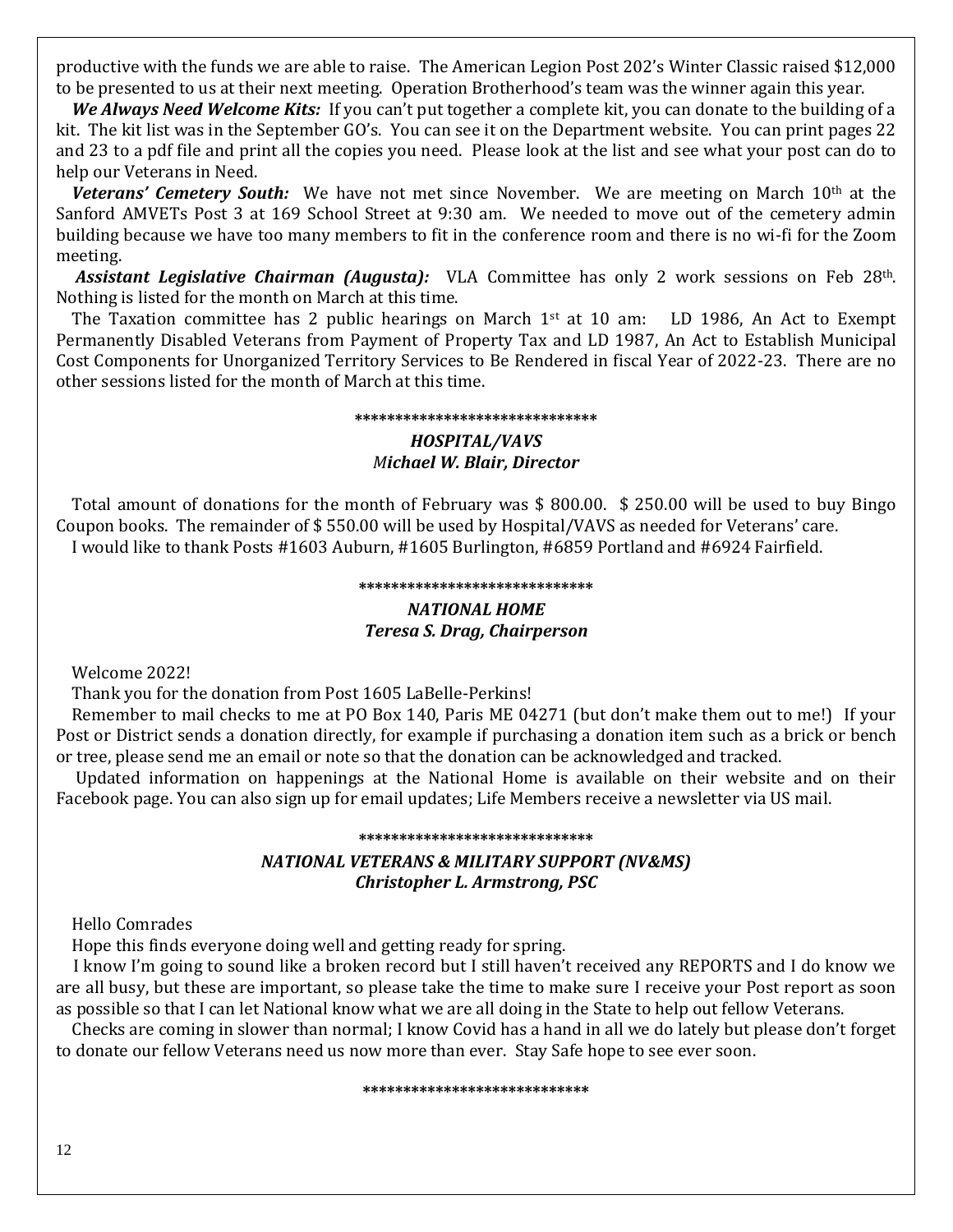### *VETERANS ADVISORY TO VA MAINE HEALTHCARE SYSTEM JoAnn Bolduc, Chairperson*

 "Despite the forecast, live like it's spring." -Lily Pulitzer It's nearly time to shake off the snows of winter and bask in the warmth of the sun. Just a gentle reminder to use your sunscreen and drink water. Dehydration and sun damage can sneak up on you without a warning.

 The mail order pharmacy is continuing to experience delays in delivery due to short staffing and COVID. They are requesting patients to submit refills as soon as you receive your refills and at least 2 weeks in advance of when needed. This will ensure there are no gaps between medications. If you have any questions or concerns, please contact the pharmacy directly.

The new Portland CBOC is up and running. They have posted a video tour on Facebook.

 A little Maine VA trivia to wrap up. The name Togus comes from the Native American word "Worromontogus" which means "mineral water." So, drink your worromontogus Comrades and be good to yourself and to each other.

#### **\*\*\*\*\*\*\*\*\*\*\*\*\*\*\*\*\*\*\*\*\*\*\*\*\*\*\*\*\*\*\*\*\*\***

### *VETERANS SERVICE OFFICE Cornelius J. Ware, SO*

 *Service Office COVID-19 Procedures (Just a friendly reminder):* As we are continuing to feel the impact of the Delta and Omicron strain on the office. The office is still doing appointments only no walk-in traffic for the time being. This is still a temporary measure but necessary for R.O. protocol and our depleted office staffing level. I will keep you updated on the VARO's plans and procedures for the full safe reopening of the office. Until then, remember the VSO staff though limited is still here in the office and ready to assist you. I am still conducting business with the health and safety of the office and the veteran's I serve as my primary concern. Sorry for the temporary inconvenience. You can continue to reach me at the VFW Service Office phone number (207)623-5723. Email us at *[vfw.vbatog@va.gov](mailto:vfw.vbatog@va.gov)* or regular mail:

VFW Dept. Service Office, VA Regional Office, P.O. Box 3311, Augusta, ME 04330-3311

 Thank you for your understanding and support as we continue to work through this crisis together. In my absence, you can contact the Togus Benefits Office at 207-621-6938 for assistance. But for now, please stay healthy and stay safe.

*Just a friendly reminder about the "Welcome Home" event: Honoring Vietnam Veterans:*The Travis Mills Foundation is hosting Welcome Home breakfast and ceremony for Vietnam Era Veterans and one guest. The event is scheduled for Wednesday, March 30, 2022 at the Augusta Armory, 179 Western Ave. at 9:00 am. The purpose of the event is to Thank all Vietnam Era Veterans for their service and sacrifice. If you are interested, please RSVP by March 1, 2022, the event is FREE; go to *give.classy.org/travismillsbreakfast* to register. The Travis Mills Foundation (TMF) is offering to bring their TMF wheelchair vans and regular vans over to Togus to help transport Vietnam Veterans if needed. They ask that Veteran Organizations help to pass the word along to all our Vietnam Veterans.

*The Veteran Rapid Retraining Assistance Program (VRRAP):* The Veterans Rapid Retraining Assistance Program (VRAP) offers education and training for high-demand jobs to Veterans who are unemployed because of the COVID-19 pandemic. Veterans can go online to *[Veteran Rapid Retraining Assistance](https://www.va.gov/education/other-va-education-benefits/veteran-rapid-retraining-assistance/)  [Program \(VRRAP\) | Veterans Affairs \(va.gov\)](https://www.va.gov/education/other-va-education-benefits/veteran-rapid-retraining-assistance/)* to get program eligibility information and apply or contact Education/GI Bill at 888-442-4551.

*Military Retiree ID Card Update:*No More Covid-19 Extensions. ID cards for retirees and their dependents have changed to the Next Gen USID cards which are being issued now. To reduce the risk of exposure during the COVID-19 pandemic, DOD electronically extended the expiration dates of ID cards. DOD has requested that retirees and their dependents who were extended under the above conditions renew their cards before they expire on Jan. 31, 2022. Extensions of ID cards for dependents of active-duty service members, and Reserve and National Guard service members and their dependents expired on Oct. 31, 2021. DOD will not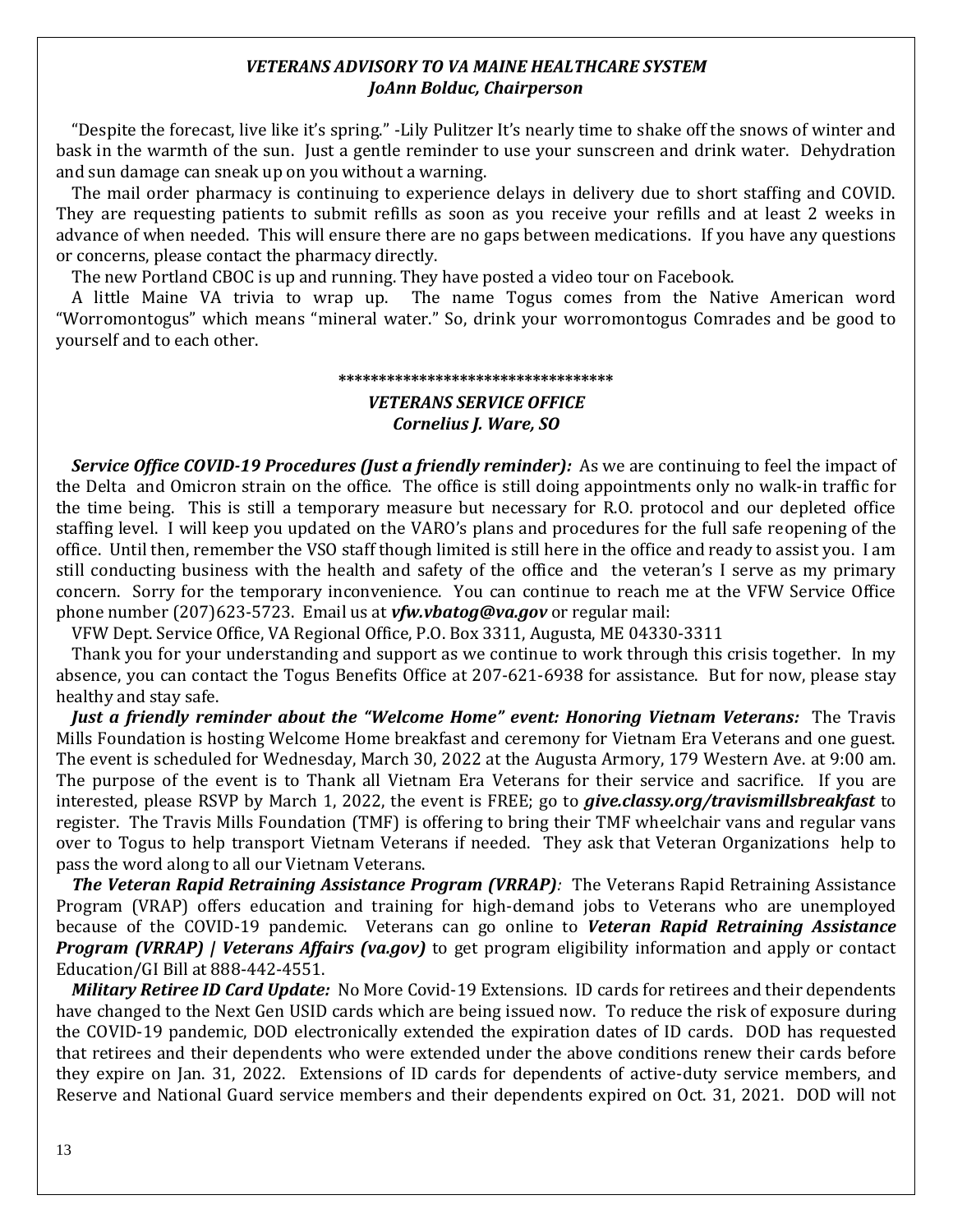issue any further extensions, so schedule your appointment today. To locate an office near you refer to *<https://idco.dmdc.osd.mil/idco.>*or call your Togus R.O. representative.

*Military Retirees & Veterans Events Schedule:*The Military Retirees & Veterans Events Schedule is intended to serve as a one-stop resource for retirees and Veterans seeking information about events such as retirement appreciation days (RAD), stand downs, Veterans town hall meetings, resource fairs, free legal advice, mobile outreach services, airshows, and other beneficial community events. The events included on the schedule are obtained from military, VA, Veterans service organizations and other reliable retiree\Veterans related websites and resources.

 The current Military Retirees & Veterans Events Schedule is available in the following three formats. After connecting to the website, click on the appropriate state, territory or country to check for events scheduled for your area.

http://www.hostmtb.org/RADs\_and\_Other\_Retiree-Veterans\_Events.html. • PDF:

http://www.hostmtb.org/RADs\_and\_Other\_Retiree-Veterans\_Events.pdf. • Word:

http://www.hostmtb.org/RADs\_and\_Other\_Retiree-Veterans\_Events.doc.

 Note that events listed on the Military Retirees & Veterans Events Schedule may be cancelled or rescheduled. Before traveling long distances to attend an event, you should contact the applicable RAO, RSO, event sponsor, etc., to ensure the event will, in fact, be held on the date\time indicated. Also, attendance at some events may require military ID, VA enrollment or DD214. Please report broken links, comments, corrections, suggestions, new RADs and\or other military retiree\veterans related events to the Events Schedule Manager, *[Milton.Bell126@gmail.com.](mailto:Milton.Bell126@gmail.com)*

### *"VETERANS SERVING VETERANS"*

#### **\*\*\*\*\*\*\*\*\*\*\*\*\*\*\*\*\*\*\*\*\*\*\*\*\*\*\*\*\*\***

*WEBSITE COORDINATOR Thomas R. Lussier, PSC*

The *NEW* Department Website is in excellent working order. *MAINEVFW.ORG*

 Please ensure any directory changes that need to be made are sent to the Department Adjutant, also please remember the password for all forms is 1921.

 Comrades, the new Department website contains an incredible amount of information designed to make everyone's job more helpful. Many years have been devoted to creating this site, so please utilize it! *If anyone has any problems, please don't hesitate to contact me.* Thank You!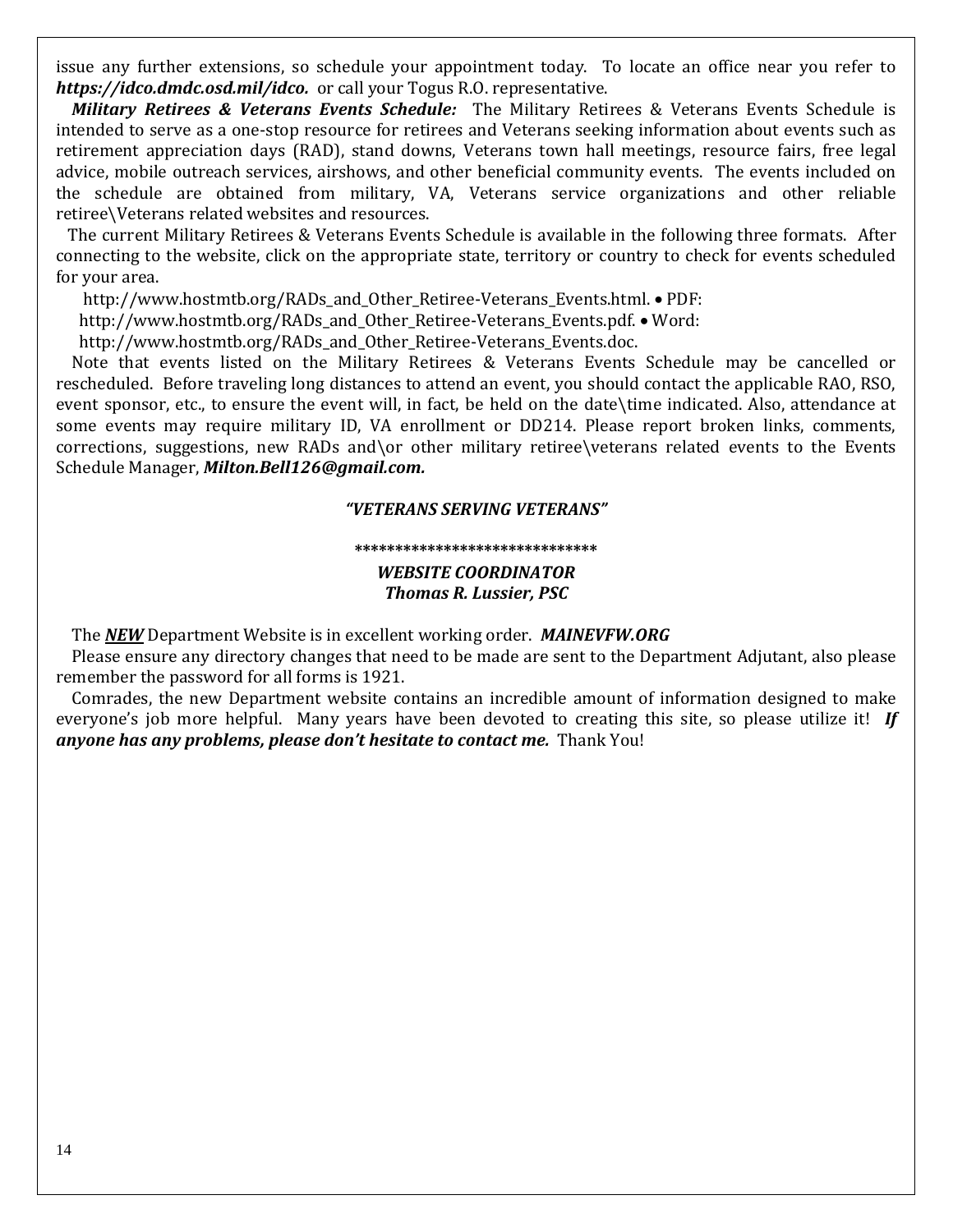## **DEPT @ 88.89% - Need 846 For 100% (13 +) Department Statistics**

**\_\_\_\_\_\_\_\_\_\_\_\_\_\_\_\_\_\_\_\_\_\_\_\_\_\_\_\_\_\_\_\_\_\_\_**

| Post                     | Dist                      | Life | <b>New</b>              | Reinst                  | Cont           | Total            | Prior<br>Year | Percent | +/-            | City                  | N/R<br>LM      |
|--------------------------|---------------------------|------|-------------------------|-------------------------|----------------|------------------|---------------|---------|----------------|-----------------------|----------------|
| 2599                     | $\mathbf{1}$              | 95   | $\pmb{0}$               | $\boldsymbol{0}$        | 10             | 105              | 169           | 62.13%  | $-64$          | <b>PRESQUE ISLE</b>   | 0              |
| 6187                     | 1                         | 52   | 1                       | $\mathbf 0$             | 9              | 64               | 83            | 77.10%  | $-19$          | <b>FORT FAIRFIELD</b> | 0              |
| 9389                     | 1                         | 340  | $\overline{c}$          | 1                       | 49             | 392              | 486           | 80.65%  | $-94$          | CARIBOU               | 0              |
| 9699                     | 1                         | 62   | $\pmb{0}$               | $\mathbf 0$             | 6              | 68               | 80            | 85.00%  | $-12$          | <b>ASHLAND</b>        | 0              |
| <b>District</b><br>Total | 1                         | 549  | 3                       | $\mathbf{1}$            | 76             | 629              | 818           | 76.89%  | $-191$         |                       | 0              |
| Post                     | Dist                      | Life | <b>New</b>              | Reinst                  | Cont           | Total            | Prior<br>Year | Percent | +/-            | City                  | N/R<br>LM      |
| 1605                     | $\overline{c}$            | 119  | $\mathbf{1}$            | 1                       | $\overline{2}$ | 123              | 132           | 93.18%  | -9             | <b>BURLINGTON</b>     | 0              |
| 7529                     | $\overline{c}$            | 55   | $\mathbf{1}$            | $\mathbf 0$             | 9              | 65               | 83            | 78.31%  | $-18$          | <b>ISLAND FALLS</b>   | 0              |
| <b>District</b><br>Total | $\overline{2}$            | 174  | $\overline{c}$          | $\mathbf{1}$            | 11             | 188              | 215           | 87.44%  | $-27$          |                       | 0              |
| Post                     | Dist                      | Life | <b>New</b>              | Reinst                  | Cont           | Total            | Prior<br>Year | Percent | +/-            | City                  | N/R<br>LM      |
| 9779                     | $\ensuremath{\mathsf{3}}$ | 99   | $\pmb{0}$               | $\boldsymbol{0}$        | 16             | 115              | 136           | 84.55%  | $-21$          | <b>CALAIS</b>         | $\overline{c}$ |
| 11553                    | 3                         | 102  | 0                       | 0                       | 14             | 116              | 139           | 83.45%  | $-23$          | <b>HARRINGTON</b>     | $\mathbf{1}$   |
| <b>District</b><br>Total | 3                         | 201  | 0                       | 0                       | 30             | 231              | 275           | 84.00%  | $-44$          |                       | 3              |
| Post                     | Dist                      | Life | <b>New</b>              | Reinst                  | Cont           | Total            | Prior<br>Year | Percent | +/-            | City                  | N/R<br>LM      |
| 109                      | 4                         | 117  | 0                       | $\mathbf 0$             | 33             | 150              | 170           | 88.23%  | $-20$          | <b>ELLSWORTH</b>      | 0              |
| 1761                     | 4                         | 170  | $\overline{c}$          | $\mathbf{1}$            | 27             | 200              | 244           | 81.96%  | $-445$         | <b>BANGOR</b>         | 1              |
| 3381                     | 4                         | 158  | 0                       | 0                       | 23             | 181              | 197           | 91.87%  | $-16$          | <b>OLD TOWN</b>       | 0              |
| 4633                     | 4                         | 102  | 1                       | 0                       | 9              | 112              | 111           | 100.90% | $+1$           | <b>HAMPDEN</b>        | $\overline{c}$ |
| <b>District</b><br>Total | 4                         | 547  | 3                       | $\mathbf{1}$            | 92             | 643              | 722           | 89.05%  | $-79$          |                       | 3              |
| Post                     | Dist                      | Life | <b>New</b>              | Reinst                  | Cont           | Total            | Prior<br>Year | Percent | +/-            | City                  | N/R<br>LM      |
| 4298                     | $5\overline{)}$           | 51   | $\overline{\mathbf{0}}$ | $\overline{\mathbf{0}}$ | 11             | 62               | 69            | 89.85%  | $-7$           | <b>DEXTER</b>         | $\overline{0}$ |
| 5723                     | 5                         | 3    | 0                       | $\mathbf 0$             | 8              | 11               | 15            | 73.33%  | -4             | <b>JACKMAN</b>        | 0              |
| 6924                     | 5                         | 94   | 1                       | 0                       | 4              | 99               | 119           | 83.19%  | $-20$          | <b>FAIRFIELD</b>      | 0              |
| 7865                     | 5                         | 112  | $\mathbf{1}$            | 0                       | 13             | 126              | 131           | 96.18%  | -5             | MADISON-ANSON         | 1              |
| 7866                     | $\mathbf 5$               | 8    | 0                       | 0                       | 1              | $\boldsymbol{9}$ | 13            | 69.23%  | -4             | <b>NORRIDGEWOCK</b>   | $\pmb{0}$      |
| 10881                    | 5                         | 24   | 0                       | 0                       | 3              | 27               | 25            | 108.00% | $\overline{2}$ | <b>FARMINGTON</b>     | 0              |
| 11191                    | 5                         | 21   | 0                       | 0                       | 10             | 31               | 35            | 88.57%  | -4             | <b>NEWPORT</b>        | 0              |
| <b>District</b><br>Total | 5                         | 313  | $\overline{c}$          | 0                       | 50             | 365              | 407           | 89.68%  | $-42$          |                       | 1              |

## **Maine as of Monday March 1, 2022**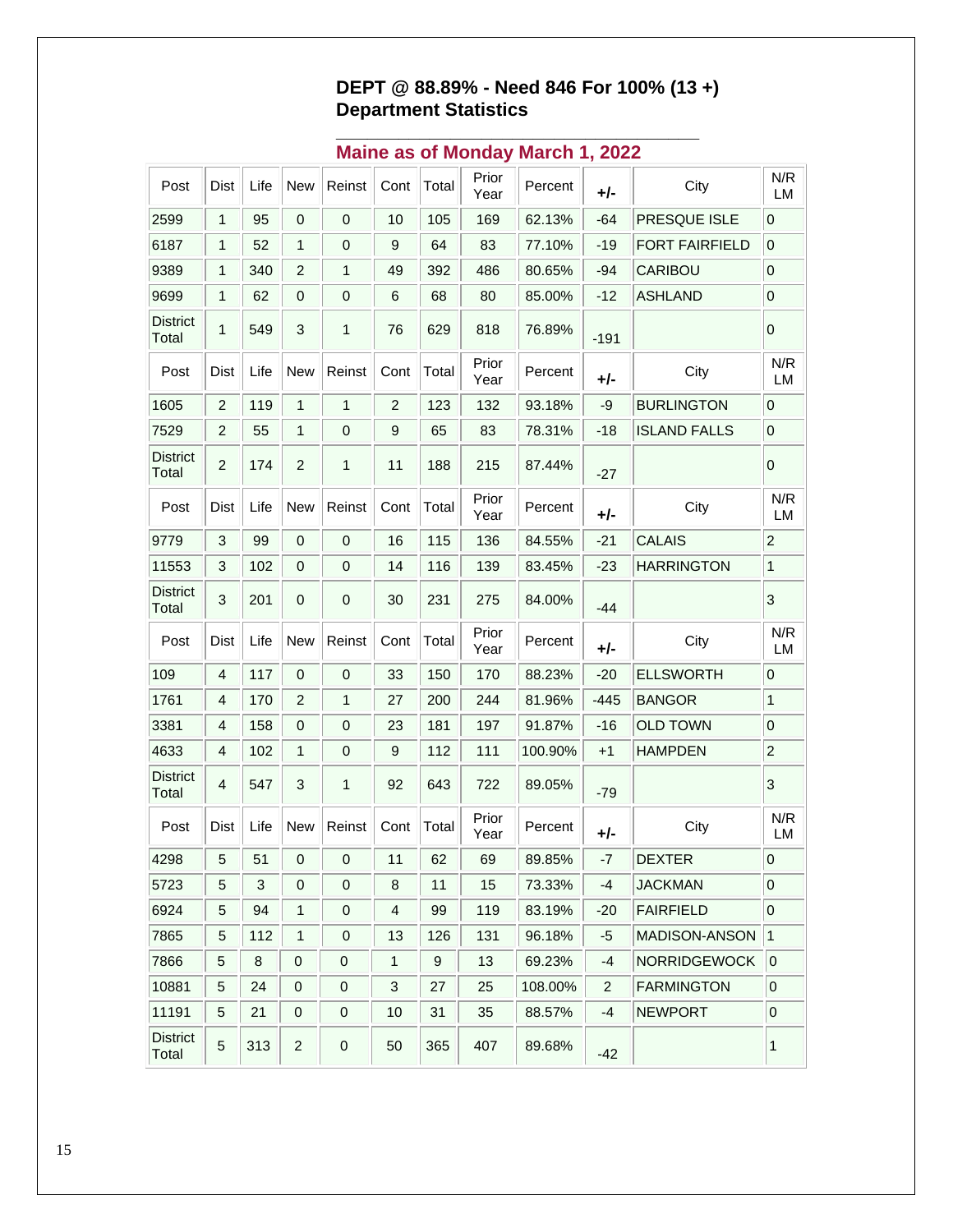| Post                     | Dist           | Life | <b>New</b>     | Reinst         | Cont           | Total | Prior<br>Year | Percent | +/-    | City                              | N/R<br>LM        |
|--------------------------|----------------|------|----------------|----------------|----------------|-------|---------------|---------|--------|-----------------------------------|------------------|
| 3095                     | 6              | 8    | 1              | $\mathbf 0$    | 4              | 13    | 17            | 76.47%  | $-4$   | <b>FRIENDSHIP</b>                 | $\mathbf 0$      |
| 3108                     | 6              | 118  | 1              | 0              | 23             | 142   | 171           | 83.04%  | $-29$  | <b>BELFAST</b>                    | 1                |
| 4169                     | 6              | 8    | 1              | 0              | 3              | 12    | 14            | 85.71%  | -2     | VINALHAVEN                        | 0                |
| 6131                     | 6              | 47   | 1              | $\mathbf{1}$   | 24             | 73    | 78            | 93.58%  | -5     | <b>NORTHPORT</b>                  | $\overline{0}$   |
| 9437                     | 6              | 38   | 0              | 0              | $\overline{c}$ | 40    | 45            | 88.88%  | -5     | <b>WASHINGTON</b>                 | $\pmb{0}$        |
| <b>District</b><br>Total | 6              | 219  | 4              | 1              | 56             | 280   | 325           | 86.15%  | -45    |                                   | 1                |
| Post                     | Dist           | Life | New            | Reinst         | Cont           | Total | Prior<br>Year | Percent | +/-    | City                              | N/R<br>LM        |
| 2197                     | 7              | 58   | 5              | $\mathbf{1}$   | 22             | 86    | 86            | 100.00% | 0      | <b>TOPSHAM</b>                    | 0                |
| 7738                     | 7              | 56   | $\overline{7}$ | 0              | 17             | 80    | 73            | 109.58% | +7     | <b>BATH</b>                       | $\overline{0}$   |
| <b>District</b><br>Total | $\overline{7}$ | 114  | 12             | 1              | 39             | 166   | 159           | 104.40% | $+7$   |                                   | $\mathbf 0$      |
| Post                     | Dist           | Life | New            | Reinst         | Cont           | Total | Prior<br>Year | Percent | +/-    | City                              | N/R<br><b>LM</b> |
| $\boldsymbol{9}$         | 8              | 39   | $\mathbf 0$    | $\mathbf 0$    | 11             | 50    | 54            | 92.59%  | $-4$   | <b>GARDINER</b>                   | $\mathbf 0$      |
| 887                      | 8              | 202  | 3              | 4              | 33             | 220   | 261           | 92.72%  | $-19$  | <b>AUGUSTA</b>                    | 0                |
| 1285                     | 8              | 216  | $\overline{2}$ | 0              | 8              | 226   | 235           | 96.17%  | -9     | <b>WATERVILLE</b>                 | 1                |
| 8835                     | 8              | 236  | 3              | $\overline{c}$ | 17             | 258   | 275           | 93.81%  | $-17$  | <b>WINSLOW</b>                    | 1                |
| 9526                     | 8              | 33   | 0              | 0              | 6              | 39    | 43            | 90.69%  | $-4$   | <b>WINTHROP</b>                   | $\pmb{0}$        |
| <b>District</b><br>Total | 8              | 726  | 8              | 6              | 75             | 815   | 868           | 93.89%  | $-53$  |                                   | $\boldsymbol{2}$ |
| Post                     | Dist           | Life | <b>New</b>     | Reinst         | Cont           | Total | Prior<br>Year | Percent | +/-    | City                              | N/R<br><b>LM</b> |
| 1603                     | 9              | 329  | 3              | 0              | 48             | 380   | 462           | 82.25%  | $-82$  | <b>LEWISTON-</b><br><b>AUBURN</b> | 1                |
| 1641                     | 9              | 59   | 0              | 8              | 31             | 98    | 151           | 64.90%  | $-53$  | <b>RUMFORD</b>                    | $\mathbf 0$      |
| 3335                     | 9              | 198  | 0              | $\overline{c}$ | 27             | 227   | 244           | 93.03%  | $-17$  | <b>JAY</b>                        | $\overline{0}$   |
| 9787                     | 9              | 104  | 0              | 0              | 20             | 124   | 143           | 86.71%  | $-19$  | <b>SOUTH PARIS</b>                | 1                |
| <b>District</b><br>Total | 9              | 690  | 3              | 10             | 126            | 829   | 1000          | 82.90%  | $-171$ |                                   | $\overline{c}$   |
| Post                     | Dist           | Life | <b>New</b>     | Reinst         | Cont           | Total | Prior<br>Year | Percent | +/-    | City                              | N/R<br>LM        |
| 6783                     | 10             | 35   | $\overline{c}$ | $\pmb{0}$      | 3              | 40    | 42            | 95.23%  | $-2$   | LOVELL                            | $\mathbf 0$      |
| 6859                     | 10             | 303  | 8              | 4              | 50             | 365   | 388           | 94.07%  | $-23$  | <b>PORTLAND</b>                   | $\overline{3}$   |
| 9328                     | 10             | 34   | 1              | 0              | 4              | 39    | 42            | 92.85%  | $-3$   | <b>HARRISON</b>                   | $\overline{0}$   |
| 10529                    | 10             | 72   | 0              | $\mathbf 0$    | 0              | 72    | 78            | 92.30%  | -6     | YARMOUTH                          | $\overline{0}$   |
| 10643                    | 10             | 48   | $\mathbf 0$    | $\mathbf 0$    | 25             | 73    | 76            | 96.05%  | $-3$   | <b>WINDHAM</b>                    | $\pmb{0}$        |
| 10879                    | 10             | 255  | 0              | 0              | 26             | 281   | 321           | 87.53%  | $-40$  | <b>GORHAM</b>                     | $\overline{0}$   |
| 11362                    | 10             | 28   | 0              | 0              | 3              | 31    | 35            | 88.57%  | -4     | <b>NAPLES</b>                     | $\overline{0}$   |
| <b>District</b>          | 10             | 775  | 11             | 4              | 111            | 901   | 982           | 91.75%  | $-79$  |                                   | $\overline{3}$   |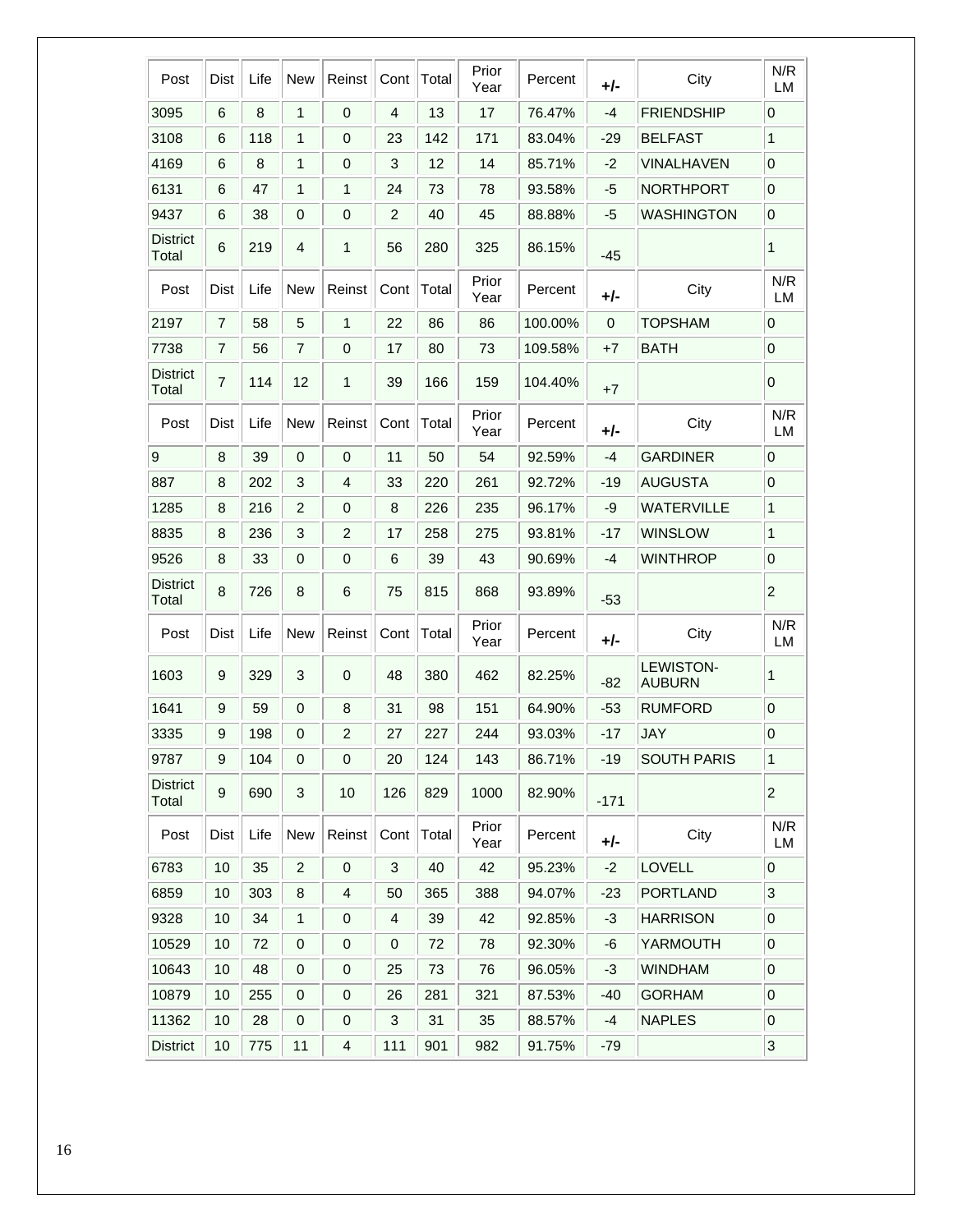| Post                     | Dist        | Life | <b>New</b>     | Reinst       | Cont | Total | Prior<br>Year | Percent | +/-      | City                               | N/R<br>LM      |
|--------------------------|-------------|------|----------------|--------------|------|-------|---------------|---------|----------|------------------------------------|----------------|
| 5744                     | 11          | 107  | 1              | $\Omega$     | 37   | 145   | 145           | 100.00% | $\Omega$ | <b>SOUTH</b><br><b>BERWICK</b>     | 0              |
| 6977                     | 11          | 177  | 3              | 1            | 13   | 194   | 193           | 100.51% | $+1$     | YORK BEACH                         | $\overline{c}$ |
| 7997                     | 11          | 168  | 6              | 3            | 101  | 278   | 273           | 101.83% | $+5$     | <b>OLD ORCHARD</b><br><b>BEACH</b> | $\overline{0}$ |
| 9394                     | 11          | 44   | $\overline{2}$ | 1            | 8    | 55    | 53            | 103.77% | $+2$     | <b>KITTERY</b>                     | 1              |
| 9935                     | 11          | 166  | 0              | $\mathbf{0}$ | 122  | 288   | 333           | 86.48%  | $-45$    | <b>SANFORD</b>                     | $\overline{c}$ |
| <b>District</b><br>Total | 11          | 662  | 12             | 5            | 281  | 960   | 997           | 96.28%  | $-37$    |                                    | 5              |
| Post                     | Dist        | Life | <b>New</b>     | Reinst       | Cont | Total | Prior<br>Year | Percent | +/-      | City                               | N/R<br>LM      |
| 15020                    | 99          | 647  | 19             | 5            | 91   | 762   | 847           | 89.96%  | $-85$    | <b>RUMFORD</b>                     | $\overline{4}$ |
| <b>District</b><br>Total | 99          | 647  | 19             | 5            | 91   | 762   | 847           | 89.96%  | $-85$    | <b>QM'S HOUSE</b>                  | $\overline{4}$ |
| Post                     | <b>Dist</b> | Life | <b>New</b>     | Reinst       | Cont | Total | Prior<br>Year | Percent | +/-      | City                               | N/R<br>LM      |
| <b>State</b><br>Total    | $\mathbf 0$ | 5617 | 79             | 35           | 1038 | 6789  | 7615          | 88.89%  | $-846$   |                                    | 24             |





**EVERYONE'S HELP IS NEEDED TO BRING THE DEPARTMENT TO 100%**

**THIS 2021 – 2022 YEAR - WILL YOU HELP?**

**"ADVANCING THE VFW MISSION"** 

**"RETAIN-REINSTATE-RECRUIT"**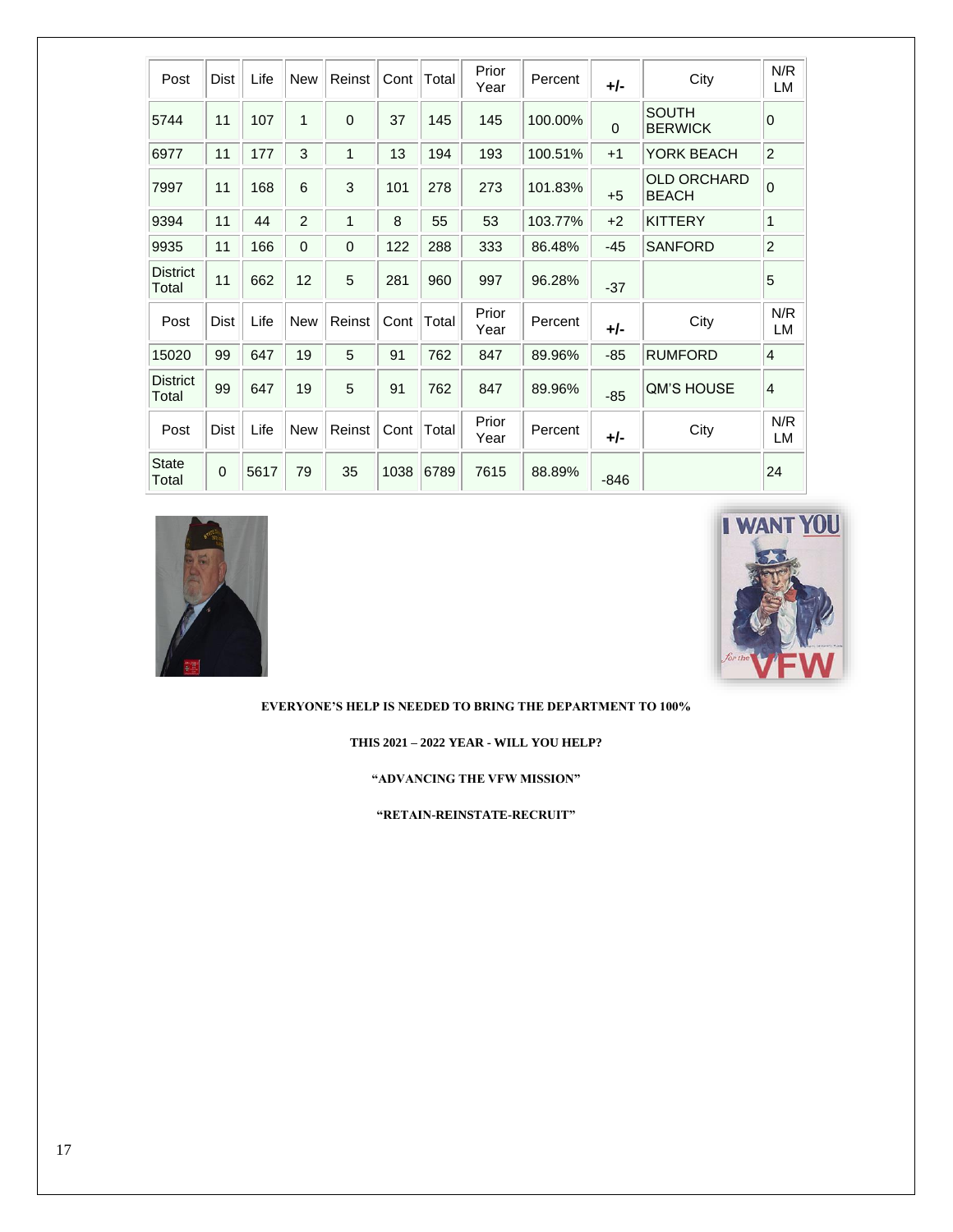|                                                       |                  | "ADVANCING THE VFW MISSION"                                                       |         |
|-------------------------------------------------------|------------------|-----------------------------------------------------------------------------------|---------|
|                                                       |                  | <b>HERMAN LITTLEFIELD STATE COMMANDER</b>                                         |         |
|                                                       | DIVISION LEADERS | <<>> FEBRUARY 28, 2022                                                            |         |
|                                                       |                  | >> LET'S WORK TOGETHER TO MAKE OUR DEPARTMENT GROW <<                             |         |
| DIV. I (10-50) TOP 3 POSTS IN DIV.                    |                  | DIV. IV (201-300) TOP 3 POSTS IN DIV.                                             |         |
|                                                       |                  |                                                                                   |         |
| 1. 10881 FARMINGTON                                   | 108.00%          | 1. 7997 OLD ORCHARD BEACH                                                         | 101.83% |
| 2. 6783 FRYEBURG-LOVELL                               | 95.23%           | 2. 1285 WATERVILLE                                                                | 96.17%  |
| 3. 9526 WINTHROP                                      | 90.69%           | 3. 8835 WINSLOW                                                                   | 93.81%  |
|                                                       |                  |                                                                                   |         |
| DIV. II (51-100) TOP 3 POSTS IN DIV.                  |                  | DIV. V (301-400) TOP 3 POSTS IN DIV.                                              |         |
|                                                       |                  |                                                                                   |         |
| 1. 7738 BATH                                          | 109.58%          | 1. 6859 PORTLAND                                                                  | 94.07%  |
| 2. 9394 KITTERY                                       | 103.77%          | 2. 10879 GORHAM                                                                   | 87.53%  |
| 3. 2197 TOPSHAM                                       | 100.00%          | 3. 9935 SANFORD                                                                   | 86.48%  |
|                                                       |                  |                                                                                   |         |
|                                                       |                  |                                                                                   |         |
| DIV. III (101-200) TOP 3 POSTS IN DIV.                |                  | DIV. VI (401- HIGHER) TOP 3 POSTS IN DIV.                                         |         |
|                                                       |                  |                                                                                   |         |
| 1. 4633 HAMPDEN                                       | 100.90%          | <b>1. 1603 AUBURN</b>                                                             | 82.25%  |
| 2. 6977 YORK BEACH                                    | 100.51%          | 2. 9389 CARIBOU                                                                   | 80.65%  |
| 3. 5744 BERWICK                                       | 100.00%          | 3.                                                                                |         |
|                                                       |                  |                                                                                   |         |
|                                                       |                  |                                                                                   |         |
| TEN HIGHEST POSTS BY %                                | $\mathbf{I}$     | <b>TEN LARGEST POSTS</b>                                                          |         |
|                                                       |                  |                                                                                   |         |
| 1. 7738 BATH                                          | 109.58%          | 1. 9389 CARIBOU                                                                   | 392     |
| 2. 10881 FARMINGTON                                   | 108.00%          | 2. 1603 AUBURN                                                                    | 380     |
| 3. 9394 KITTERY                                       | 103.77%          | <b>6859 PORTLAND</b><br>$\mathbf{3}$                                              | 365     |
| 4. 7997 OLD ORCHARD BEACH                             | 101.83%          | 4. 9935 SANFORD                                                                   | 288     |
| <b>4633 HAMPDEN</b><br>5.                             | 100.90%          | 5. 10879 GORHAM                                                                   | 281     |
| 6. 6977 YORK BEACH                                    | 100.51%          | 6. 7997 OLD ORCHARD BEACH                                                         | 278     |
| 7. 2197 TOPSHAM                                       | 100.00%          | 7. 8835 WINSLOW                                                                   | 258     |
| 8. 5744 BERWICK                                       | 100.00%          | 8. 887 AUGUSTA                                                                    | 242     |
| 9. 7865 MADISON                                       | 96.18%           | 9. 3335 JAY                                                                       | 227     |
| 10. 1285 WATERVILLE                                   | 96.17%           | 10.1285 WATERVILLE                                                                | 226     |
|                                                       |                  |                                                                                   |         |
| <b>DISTRICT STANDINGS</b>                             |                  | <b>MAGIC NUMBERS FOR 2020-2021</b>                                                |         |
|                                                       |                  |                                                                                   |         |
| 1. District 7 STEVENS                                 | 104.40%          | WE HAVE = $6767 - WE$ NEED 848                                                    |         |
| 2. District 11 DAY                                    | 96.28%           | ALL POSTS/DISTRICTS SHOULD BE AT 100%                                             |         |
| 3. District 8 LAMBERT                                 | 93.89%           |                                                                                   |         |
| 4. District 10 GOODMAN                                | 91.75%           | 5 N/R MEMBERS & EARN A BLUE BALL CAP                                              |         |
| 5. District 5 WEBBER<br>6. District 4 SULLIVAN        | 89.68%<br>89.05% | 10 N/R MEMBERS & EARN A WHITE VFW SHIRT<br>ALL DEPT OFFICERS ARE ASKED TO RECRUIT |         |
| DEPARTMENT OF MAINE, VFW                              | 88.89%           | LET'S ALL WORK AS A TEAM AND                                                      |         |
| 7. District 2 EWING                                   | 87.44%           | <b>RETAIN - RECRUIT &amp; REINSTATE 3 MEMBERS?</b>                                |         |
|                                                       |                  |                                                                                   |         |
| <b>District 6 ARMSTRONG</b><br>8.                     | 86.15%           | <b>NEED HELP or HAVE QUESTIONS</b>                                                |         |
| <b>District 3 SIVRET</b><br>9.<br>10. District 9 DRAG | 84.00%<br>82.90% | ASK ANYONE ON THE MEMBERSHIP TEAM OK?                                             |         |
| 11. District 1 SAUCIER                                | 76.89%           |                                                                                   |         |
|                                                       |                  |                                                                                   |         |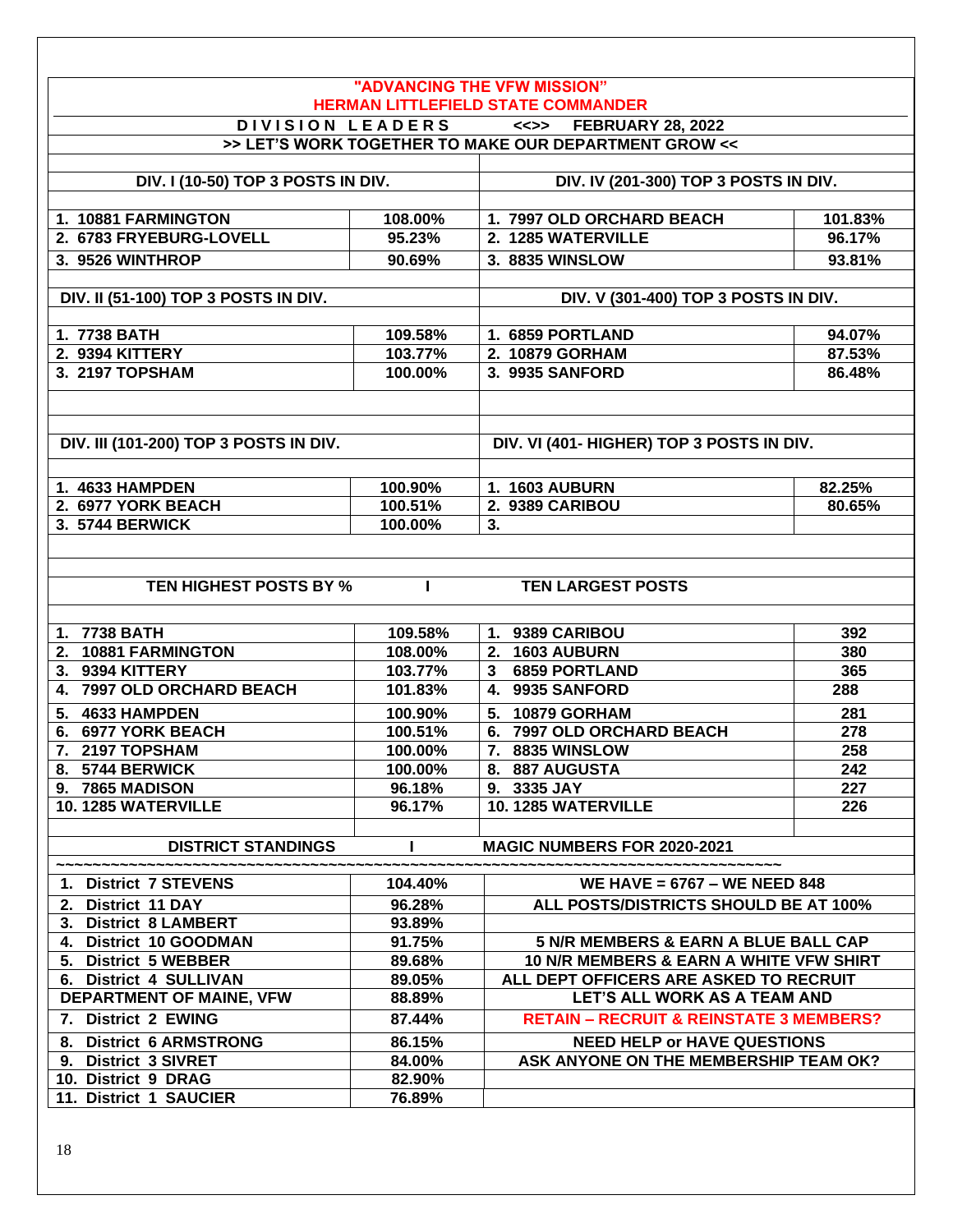

# **Testimonial**



# *State Commander \* State President Herman L. Littlefield Jr. \* Patsy Littlefield*

*Let's all get together to honor our Department of Maine Commander Herman L. Littlefield Jr. and President Patsy Littlefield on this special occasion*

|                            |                    |                                                                                           | <b>Mac Crillis-Rousseau VFW Post 8835</b><br>175 Veteran Dr., Winslow, ME                                                                                                                                                                                                                                                                                                                                                                 |  |  |  |  |  |  |  |  |  |  |
|----------------------------|--------------------|-------------------------------------------------------------------------------------------|-------------------------------------------------------------------------------------------------------------------------------------------------------------------------------------------------------------------------------------------------------------------------------------------------------------------------------------------------------------------------------------------------------------------------------------------|--|--|--|--|--|--|--|--|--|--|
| Date & Time                |                    | <b>30 April 2022</b>                                                                      | Social Hour – 6:00 to 7:00 pm $\sim$ – Banquet – 7:00 pm                                                                                                                                                                                                                                                                                                                                                                                  |  |  |  |  |  |  |  |  |  |  |
| <b>Banquet Ticket Cost</b> |                    | \$35.00                                                                                   |                                                                                                                                                                                                                                                                                                                                                                                                                                           |  |  |  |  |  |  |  |  |  |  |
| <b>Dinner Menu</b>         |                    |                                                                                           | Bourbon Beef Tips - Plain ~~ White Veggie Lasagna<br>Sliced Turkey w/Gravy $\sim$ Chicken Gravy $\sim$<br>Red Garlic Potatoes ~ Mashed Squash ~~ Rice Pilaf ~~<br>Sauteed Mixed Veggies ~ Garden Salad w/Ranch & Italian Dressing<br><b>Crusty Rolls w/Butter Pats</b><br>Rita's Punch $\sim$ Coffee/Condiments $\sim$ Hot water & Tea Basket<br><b>Assorted Bars ~~ Brownies ~~ Cookies</b><br>Gluten Free ~~ Vegan TBD ~ Sugar-Free TBD |  |  |  |  |  |  |  |  |  |  |
| <b>Dress Code</b>          |                    |                                                                                           | Casual Attire or Business Suite as one wish to wear, no jeans                                                                                                                                                                                                                                                                                                                                                                             |  |  |  |  |  |  |  |  |  |  |
| <b>Hotel Information</b>   |                    | <b>Best Western Plus Waterville</b><br>375 Main St., Waterville ME ~~ Phone: 207-873-0111 |                                                                                                                                                                                                                                                                                                                                                                                                                                           |  |  |  |  |  |  |  |  |  |  |
| Rates                      |                    |                                                                                           | Room $$79.00 + tax$ (Inform the hotel you are with the VFW)                                                                                                                                                                                                                                                                                                                                                                               |  |  |  |  |  |  |  |  |  |  |
|                            |                    |                                                                                           |                                                                                                                                                                                                                                                                                                                                                                                                                                           |  |  |  |  |  |  |  |  |  |  |
|                            |                    |                                                                                           | Reservations must be made NLT Friday 15 April 2022, then rooms released to the General Public.                                                                                                                                                                                                                                                                                                                                            |  |  |  |  |  |  |  |  |  |  |
|                            |                    |                                                                                           | 000000000000000000000                                                                                                                                                                                                                                                                                                                                                                                                                     |  |  |  |  |  |  |  |  |  |  |
|                            |                    |                                                                                           | <b>Please Reserve the following</b>                                                                                                                                                                                                                                                                                                                                                                                                       |  |  |  |  |  |  |  |  |  |  |
|                            |                    |                                                                                           | $Name \_$                                                                                                                                                                                                                                                                                                                                                                                                                                 |  |  |  |  |  |  |  |  |  |  |
|                            |                    |                                                                                           |                                                                                                                                                                                                                                                                                                                                                                                                                                           |  |  |  |  |  |  |  |  |  |  |
|                            |                    | <b>Make Your Check payable to:</b>                                                        | <b>Department of Maine, VFW</b>                                                                                                                                                                                                                                                                                                                                                                                                           |  |  |  |  |  |  |  |  |  |  |
|                            | <b>Forward</b> to: |                                                                                           | <b>Shirley M. Dumas</b><br>64 Washburn St, B-1, Caribou, ME 04736-2125<br>Tel #: $496-0071 * E$ -mail: thedumas@gwi.net                                                                                                                                                                                                                                                                                                                   |  |  |  |  |  |  |  |  |  |  |
|                            |                    |                                                                                           | Ticket Deadline: 22 April 2022                                                                                                                                                                                                                                                                                                                                                                                                            |  |  |  |  |  |  |  |  |  |  |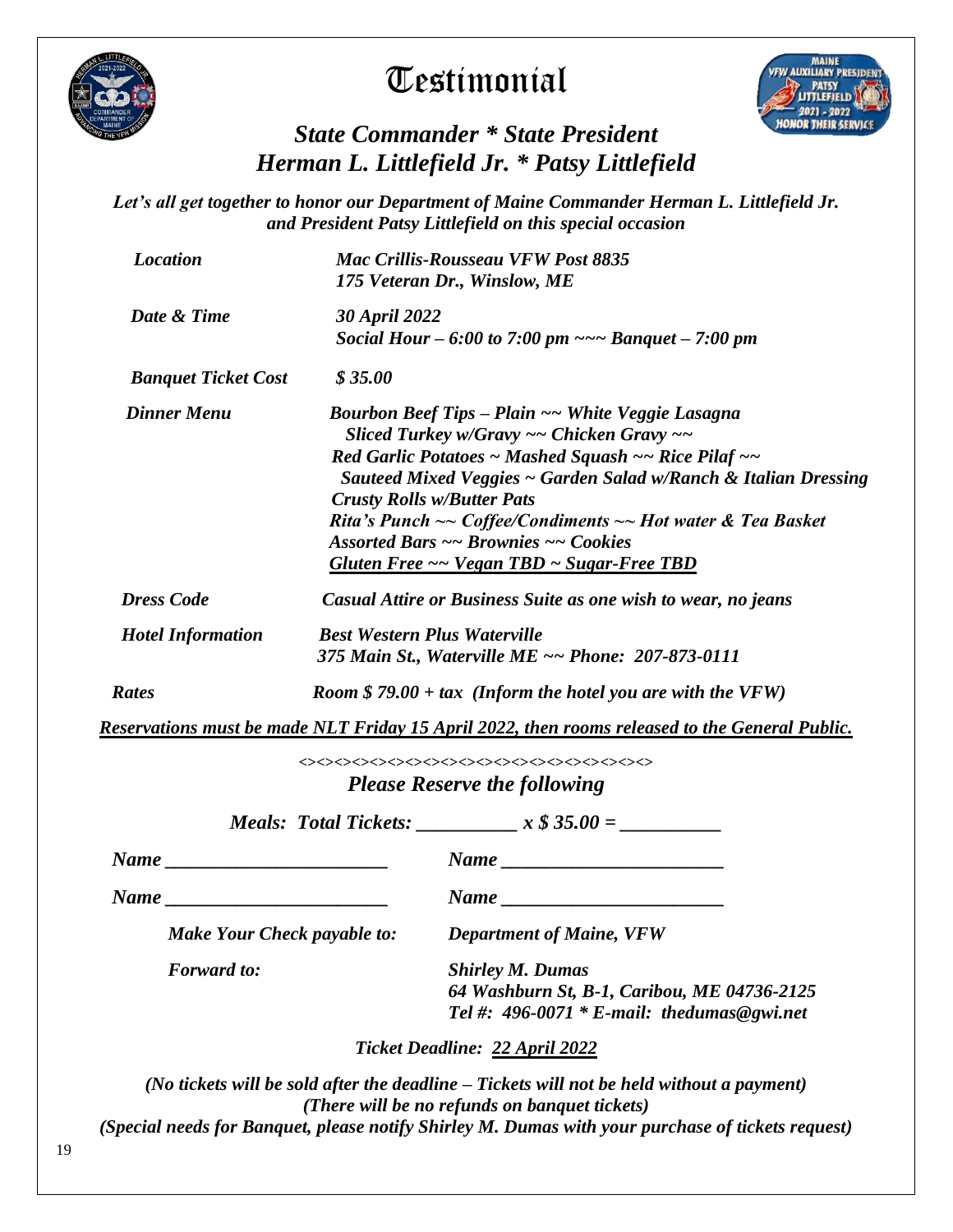

 *2021 - 2022 101st STATE CONVENTION Lewiston, Maine*

*Christopher L. Robison, Chairman Joan Hebert– Chairperson* 

*The 101st Annual Department of Maine VFW and 91st Auxiliary Convention* will be held this year at the Auburn, ME with *Capt Frank W. Hulett Post 1603* as the Host Post. Date is: 10 - 11 June 2022 and the Department Headquarters will be the VFW Post 1603, 588 Minot Ave. As in the past, all meetings, Memorial Service, Cookout and Council of Administration will be held at VFW Post 1603. Auxiliary meetings will be held at American Legion Post 31, 426 Washington St. B., Auburn.

## *"Motels & Rates"*

*Quality Inn and Suites* **(Headquarters Hotel)** 1777 Washington St., Auburn, ME > *Tel: 207-777-1777 Rates: \$ 99.17 + Tax (Single & Doubles) (All Non-Smoking Rooms)* \* *Cutoff date for Reservations – 20 May 2022 \* \*\* Please mention that you are with the "Department of Maine, VFW" \*\**

*<><><><><><><><><><><><><><><><><>*

*"Other Motels for the State Convention"*

Town & Country Lewiston Inn > 516 Pleasant St., Lewiston, ME > Tel: 207-782-6558 > Rates:  $$ 65.72 + tax incl.$ ??? + tax incl. Super 8 by Windham > 1440 Lisbon St., Waterville-Auburn Area,  $ME > Tel: 207-784-8882 >$ Rates: \$ 72.00 + Tax Ramada Inn, 490 Pleasant St., Lewiston, ME > Tel: 207-784-2331 > Rates: \$ 99.00 + tax

**\*\*\*\*\*\*\*\*\*\*\*\*\*\*\*\*\*\*\*\*\*\*\*\*\*\*\*\*\*\*\*\*\*\*\*\*\*\*\*\*\*\*\*\*\*\*\*\*\*\*\*\*\*\*\*\*\*\*\*\*\*\*\*\*\*\*\*\*\*\*\*\*\*\*\*\*\*\*\*\*\*\*\*\*\*\*\*\*\*\*\*\*\*\*\*\*\*\*\*\*\*\*\*\***



*~~101st STATE CONVENTION ~~ Lewiston, Maine Convention Book Advertising Rates*



*Rates are for VFW and VFWA members advertising in the Convention Book*

*Full Page - \$ 170.00 Half Page - \$ 115.00 ¼ Page - \$ 65.00 1/8 Page - \$ 45.00*

*Back Cover - \$ 265.00 Inside Cover - \$ 210.00*

Please send your advertisement copy in a *finalized format* Make check made payable to *"Department of Maine, VFW"*

Mail to: *Andre L. Dumas, Adjutant* 64 Washburn St., B-1, Caribou, ME 04736-2125 **All Advertising and monies must be received as soon as possible** *"CUT OFF DATE IS April 20, 2022"*

UNWAVERING SUPPORT

**FOR UNCOMMON HEROES**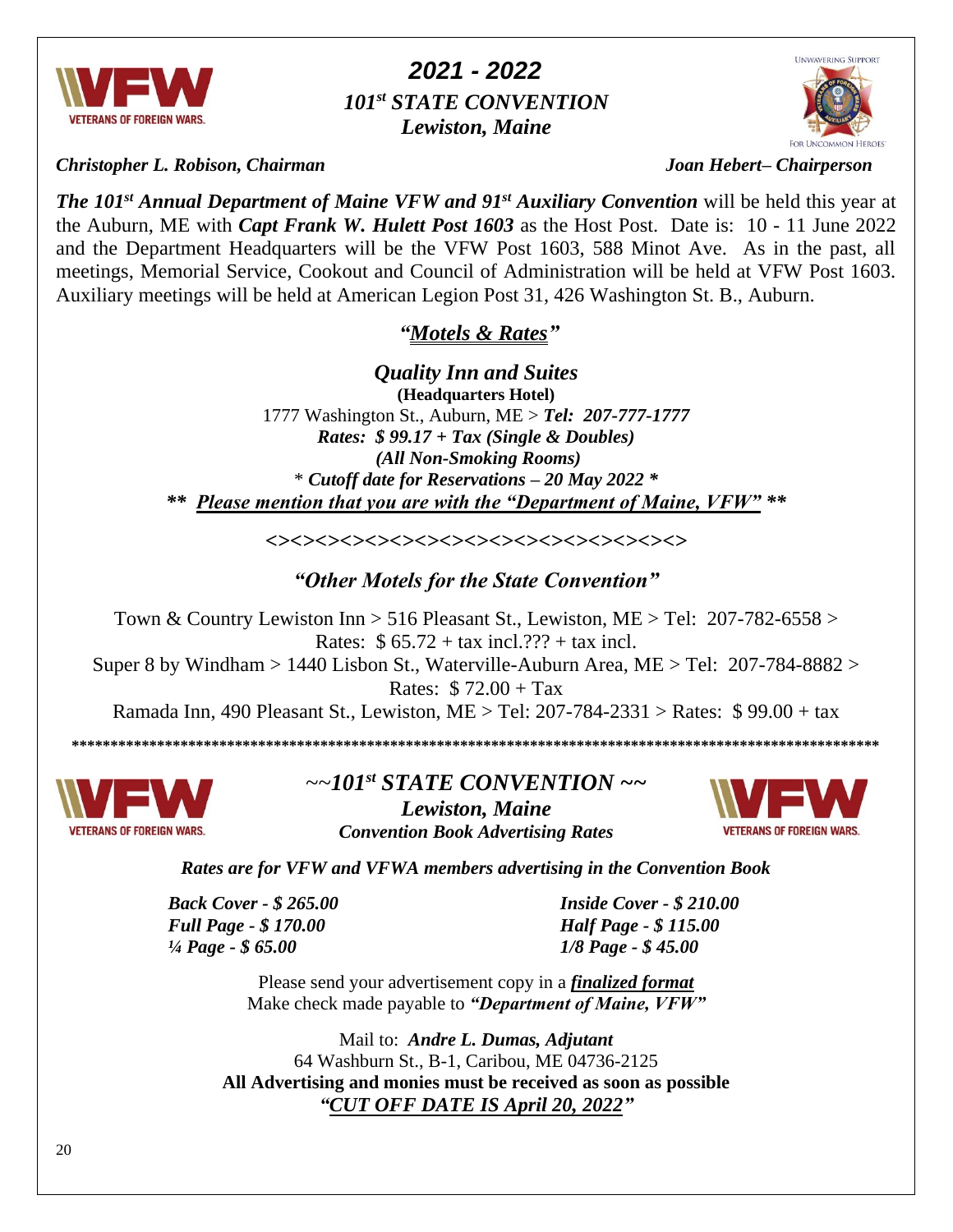

# *VFW BOOSTER ADS*

*Each Booster Ad may have two (2) lines of copy Each line limited to 27 characters or spaces (Maximum)*



## *Deadline: < 25 April 2022 >*

## **\*\*\*\*\*\*\*** *Print Name Clearly* **\*\*\*\*\*\*\***

| $\overline{1}$ . | 9.                |
|------------------|-------------------|
|                  |                   |
| $\overline{2}$ . | $\overline{10}$ . |
|                  |                   |
| $\overline{3}$ . | $\overline{11}$ . |
|                  |                   |
| 4.               | $\overline{12}$ . |
|                  |                   |
| 5.               | 13.               |
|                  |                   |
| 6.               | 14.               |
|                  |                   |
| 7.               | $\overline{15}$ . |
|                  |                   |
| 8.               | $\overline{16}$ . |
|                  |                   |

*Send all Booster Ads to:*

*Andre L. Dumas, State Adjutant Department of Maine, VFW 64 Washburn Street, B-1, Caribou, Maine 04736-2125*

Make check in the amount of: *\$3.00 per name* Make your check payable to: *"Department of Maine, VFW"* and earmark *"Booster Page"*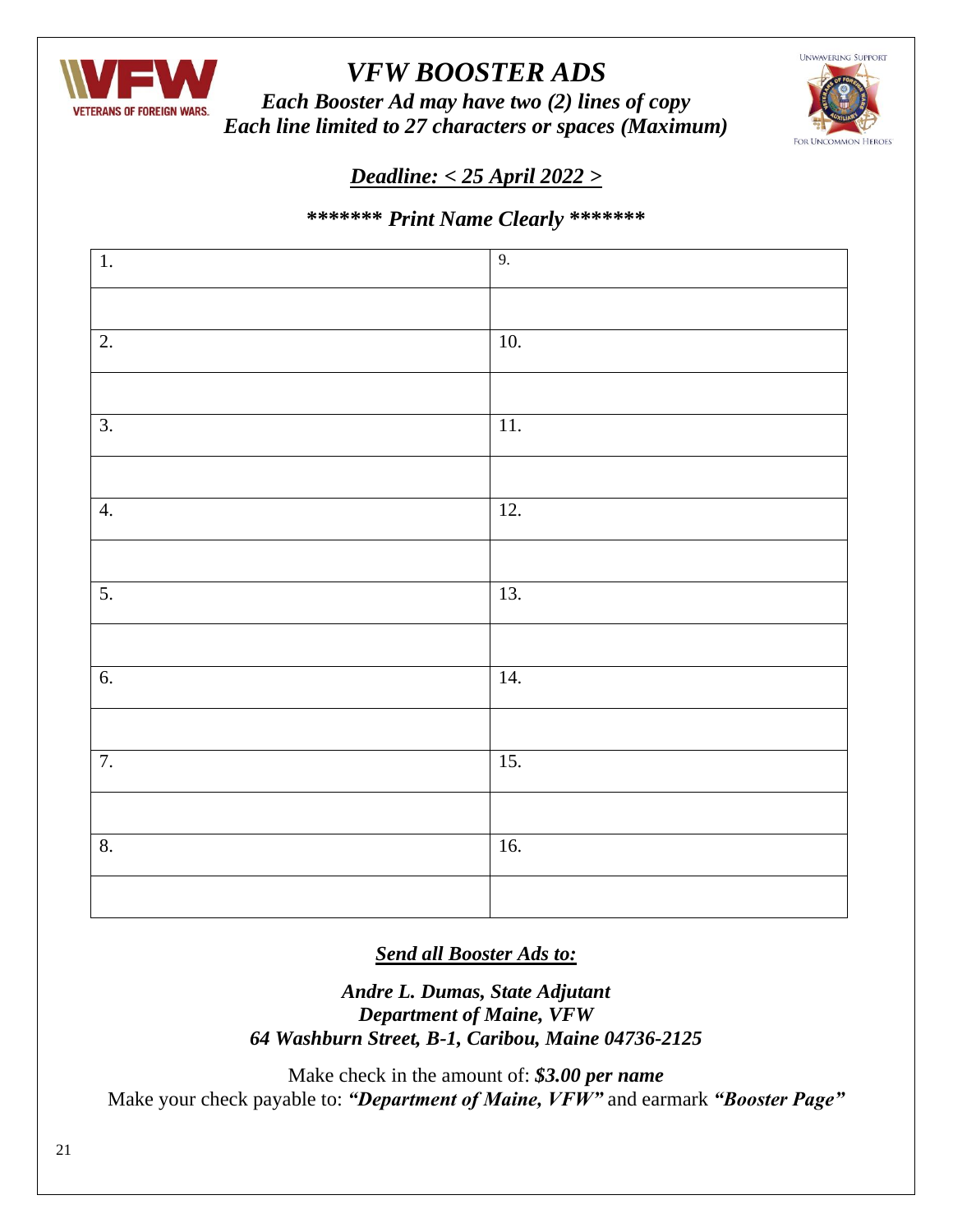

*101st State Convention \*\*\* Pre-Convention Registration \*\*\* Department of Maine VFW State Convention 10 - 11 June 2022*



*Quality Inn and Suites 1777 Washington St., Auburn, ME*

*Pre-Registration Rates - \$ 5.00 Registration at Door - \$ 8.00*

*Come Celebrate the 101st Department of Maine VFW State Convention & 90th Department of Maine Auxiliary State Convention*

*\*\*\*\*\*\*\*\*\*\*\*\*\*\*\*\*\*\*\*\*\*\*\*\*\*\*\*\*\*\*\*\*\*\*\*\*\*\*\*\*\*\*\*\*\*\*\*\*\*\*\*\*\*\*\*\*\*\*\*\*\*\*\*\*\*\*\*\*\*\**

*\*\* Pre-Registration Form \*\* Please register the following members of Post/Auxiliary #: \_\_\_\_\_\_\_\_*

| <b>Name</b>                                                                                                                                                                                                                                                                                                                                                                                                                                                              | <b>VFW</b> Aux Title/Position |
|--------------------------------------------------------------------------------------------------------------------------------------------------------------------------------------------------------------------------------------------------------------------------------------------------------------------------------------------------------------------------------------------------------------------------------------------------------------------------|-------------------------------|
|                                                                                                                                                                                                                                                                                                                                                                                                                                                                          |                               |
| 2. $\overline{\phantom{a}}$ $\overline{\phantom{a}}$ $\overline{\phantom{a}}$ $\overline{\phantom{a}}$ $\overline{\phantom{a}}$ $\overline{\phantom{a}}$ $\overline{\phantom{a}}$ $\overline{\phantom{a}}$ $\overline{\phantom{a}}$ $\overline{\phantom{a}}$ $\overline{\phantom{a}}$ $\overline{\phantom{a}}$ $\overline{\phantom{a}}$ $\overline{\phantom{a}}$ $\overline{\phantom{a}}$ $\overline{\phantom{a}}$ $\overline{\phantom{a}}$ $\overline{\phantom{a}}$ $\$ |                               |
|                                                                                                                                                                                                                                                                                                                                                                                                                                                                          |                               |
|                                                                                                                                                                                                                                                                                                                                                                                                                                                                          |                               |
| 5. $\overline{\phantom{a}}$ $\overline{\phantom{a}}$ $\overline{\phantom{a}}$ $\overline{\phantom{a}}$ $\overline{\phantom{a}}$ $\overline{\phantom{a}}$ $\overline{\phantom{a}}$ $\overline{\phantom{a}}$ $\overline{\phantom{a}}$ $\overline{\phantom{a}}$ $\overline{\phantom{a}}$ $\overline{\phantom{a}}$ $\overline{\phantom{a}}$ $\overline{\phantom{a}}$ $\overline{\phantom{a}}$ $\overline{\phantom{a}}$ $\overline{\phantom{a}}$ $\overline{\phantom{a}}$ $\$ |                               |
|                                                                                                                                                                                                                                                                                                                                                                                                                                                                          |                               |
|                                                                                                                                                                                                                                                                                                                                                                                                                                                                          |                               |

*Total Amount Due*  $$5.00 \text{ x}$  \_\_\_\_\_\_\_\_ = \$ *Please Print clearly the name you will be using and Post @ Auxiliary Number*

> *Deadline: 5 June 2022*  $\left\langle \right\rangle \left\langle \right\rangle \left\langle \right\rangle \left\langle \right\rangle \left\langle \right\rangle \left\langle \right\rangle \left\langle \right\rangle \left\langle \right\rangle \left\langle \right\rangle \left\langle \right\rangle \left\langle \right\rangle \left\langle \right\rangle \left\langle \right\rangle \left\langle \right\rangle \left\langle \right\rangle \left\langle \right\rangle \left\langle \right\rangle \left\langle \right\rangle \left\langle \right\rangle \left\langle \right\rangle \left\langle \right\rangle \left\langle \right\rangle \left\langle \right\rangle \left\langle \right\rangle \left\langle \right\rangle \left\langle \right\rangle \left\langle \right\rangle \left\langle$

MAKE YOUR CHECK TO: *"Department of Maine, VFW"* and earmark on the check *"Pre-Registration"*

> *MAIL YOUR CHECK TO: Margaret "Peggy" Whirley 80 Mill St., Apt 302, Auburn, ME 04210*

*Any Question –Call: Margaret "Peggy" Whirley @ 782-2856 or e-mail @ [mawwhirl1905@yahoo.com](mailto:mawwhirl1905@yahoo.com)*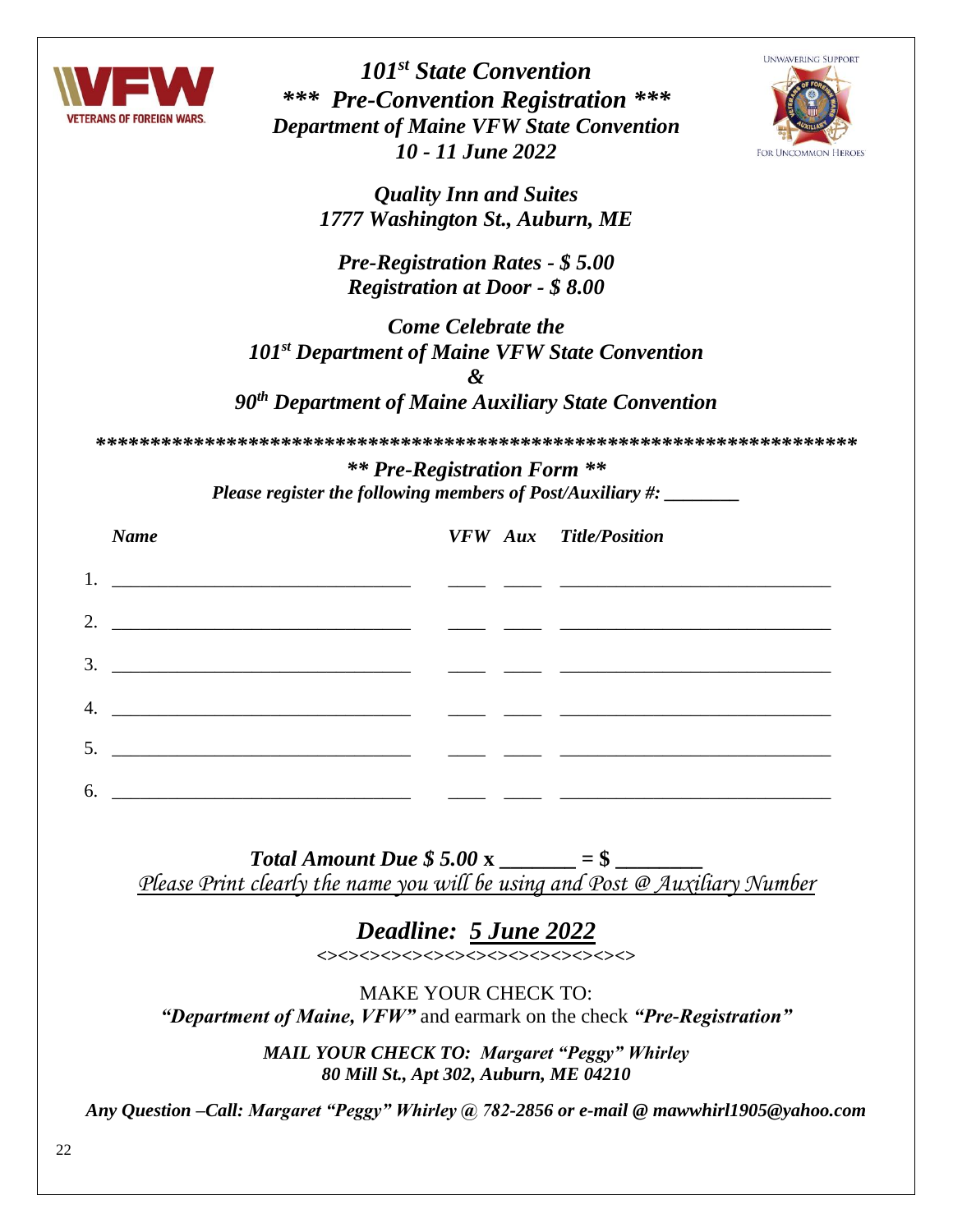| <b>RECRUITING EVENTS</b>                                                                                                                                                                                                               |
|----------------------------------------------------------------------------------------------------------------------------------------------------------------------------------------------------------------------------------------|
| Post or District# _____________                                                                                                                                                                                                        |
| Location of Event ________________________Date _________________________________                                                                                                                                                       |
| VFW Member & Title Present at Event                                                                                                                                                                                                    |
|                                                                                                                                                                                                                                        |
|                                                                                                                                                                                                                                        |
|                                                                                                                                                                                                                                        |
|                                                                                                                                                                                                                                        |
|                                                                                                                                                                                                                                        |
|                                                                                                                                                                                                                                        |
| Notify Membership Chairman Steven SanPedro of Event prior to Date of<br>Event.                                                                                                                                                         |
| Submit a signed copy of this Report to the Membership Chairman<br>Steven SanPedro 251 Gray Rd., Windham, ME 04062<br>sanpedro105@roadrunner.com Please include photos or news articles to be used in<br>the Commanders Membership Book |
| Date: $\_\_$                                                                                                                                                                                                                           |
|                                                                                                                                                                                                                                        |
| Signature of Post Commander or Department Officer                                                                                                                                                                                      |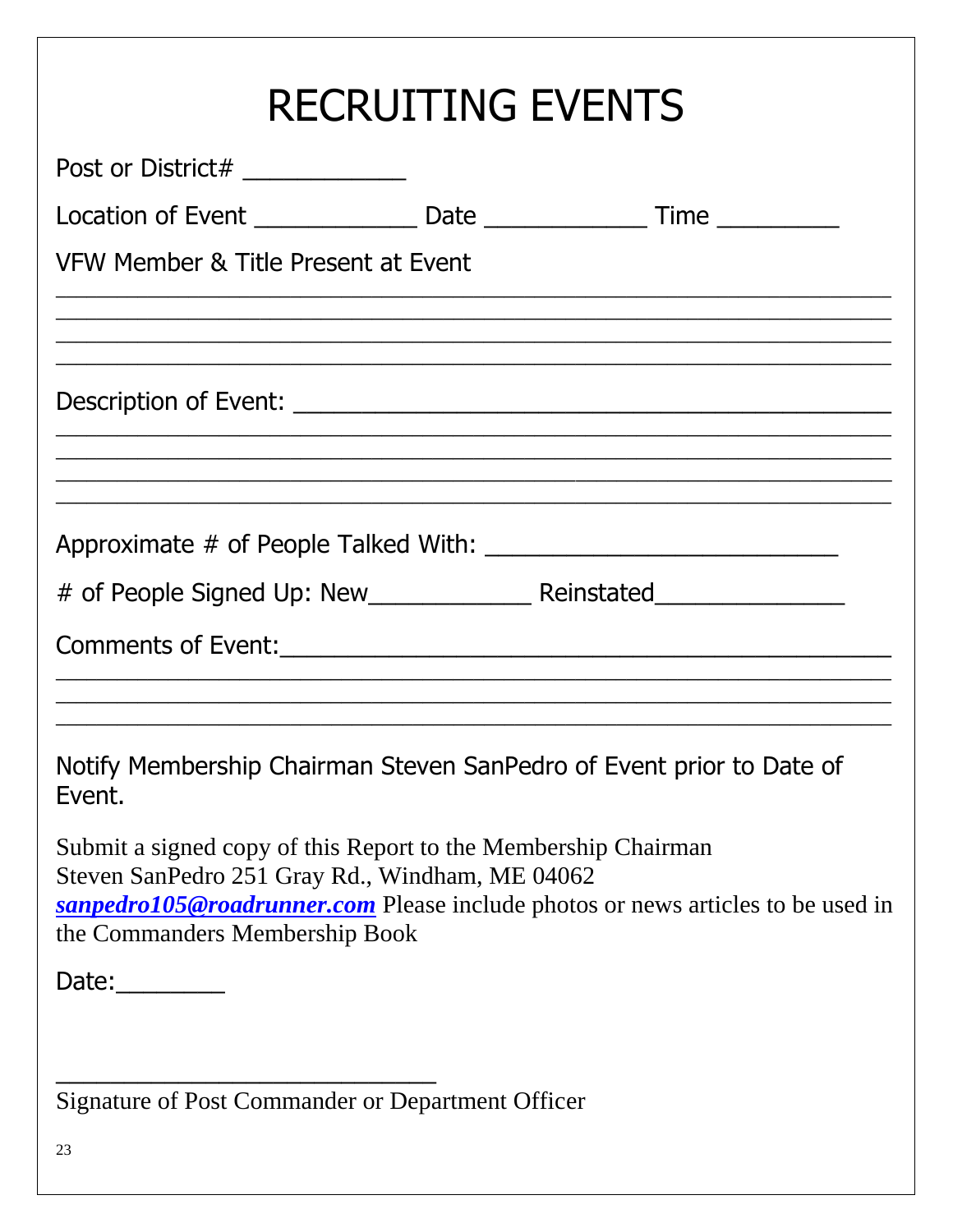|                         |              | Dist Div Post # Name |                       | Americanism/Loyalty Day | <b>Blood</b><br>/Safety/DrugAbuse | <b>Ordered Buddy Poppies</b> | <b>House in the Woods</b><br><b>Commanders Special Project</b> | Community<br><b>Service</b> | National Military Service | Youth        | POW-MIA            | <b>Hospital MAVS</b> | Audit Report - Jun | Audit Report - Sept | Audit Report - Dec | Audit Report -<br>. Mar | <b>Bonding</b>     | Voice<br>of Democracy | Patriot Pen        | Teacher to Department | <b>Delegates to National</b> | Post Inspected     | Recruiter's<br><b>Event Booth</b> | Scouts             |
|-------------------------|--------------|----------------------|-----------------------|-------------------------|-----------------------------------|------------------------------|----------------------------------------------------------------|-----------------------------|---------------------------|--------------|--------------------|----------------------|--------------------|---------------------|--------------------|-------------------------|--------------------|-----------------------|--------------------|-----------------------|------------------------------|--------------------|-----------------------------------|--------------------|
| 1                       | 4            | 2599                 | Presque Isle          | $\mathbf{x}$            | $\pmb{\mathsf{x}}$                |                              |                                                                | $\mathbf{x}$                |                           |              | $\pmb{\mathsf{x}}$ |                      | X                  | $\pmb{\chi}$        | $\pmb{\mathsf{x}}$ |                         | $\mathbf x$        |                       |                    |                       |                              | X                  |                                   |                    |
| 1                       | 2            | 6187                 | <b>Fort Fairfield</b> | X                       |                                   |                              |                                                                |                             |                           |              | $\pmb{\chi}$       |                      | $\pmb{\mathsf{x}}$ | $\pmb{\chi}$        | $\mathbf{x}$       |                         |                    |                       |                    |                       |                              | $\mathbf{x}$       |                                   |                    |
| $\mathbf{1}$            | 6            | 9389                 | Caribou               | x                       |                                   |                              |                                                                |                             |                           |              | $\mathbf{x}$       |                      | $\pmb{\mathsf{x}}$ | $\pmb{\chi}$        | X                  |                         | own                |                       |                    |                       |                              | x                  | x                                 |                    |
| 1                       | 3            | 9699                 | Ashland               | $\pmb{\mathsf{x}}$      |                                   |                              |                                                                |                             |                           |              | $\mathbf{x}$       | $\pmb{\chi}$         | $\pmb{\mathsf{x}}$ | $\pmb{\chi}$        | $\pmb{\chi}$       |                         |                    |                       |                    |                       |                              | $\mathbf{x}$       |                                   |                    |
| $\mathbf{1}$            |              |                      | <b>District 1</b>     |                         |                                   |                              |                                                                |                             |                           |              |                    |                      | $\pmb{\mathsf{x}}$ | $\pmb{\mathsf{x}}$  | $\pmb{\mathsf{x}}$ |                         |                    |                       |                    |                       |                              |                    |                                   |                    |
| $\overline{\mathbf{2}}$ | $\mathbf{2}$ | 1605                 | <b>Burlington</b>     | x                       |                                   | 1000                         |                                                                |                             |                           |              |                    | $\pmb{\mathsf{x}}$   | $\pmb{\mathsf{x}}$ | $\pmb{\chi}$        | $\pmb{\chi}$       | $\pmb{\mathsf{x}}$      | $\mathbf x$        |                       |                    |                       |                              | $\pmb{\chi}$       |                                   |                    |
| $\mathbf 2$             | $\mathbf 2$  | 7529                 | <b>Island Falls</b>   | $\pmb{\mathsf{x}}$      |                                   |                              | $\pmb{\chi}$                                                   |                             | $\mathbf{x}$              |              |                    | x                    | $\pmb{\mathsf{x}}$ | x                   | $\pmb{\mathsf{x}}$ |                         | $\pmb{\mathsf{x}}$ |                       |                    |                       |                              | $\pmb{\chi}$       |                                   |                    |
| $\overline{2}$          |              |                      | <b>District 2</b>     |                         |                                   |                              |                                                                |                             |                           |              |                    |                      | $\pmb{\mathsf{x}}$ | $\pmb{\mathsf{x}}$  | $\pmb{\mathsf{x}}$ | $\pmb{\mathsf{x}}$      | $\pmb{\mathsf{x}}$ |                       |                    |                       |                              | $\pmb{\mathsf{x}}$ |                                   |                    |
| 3                       | 3            | 9779                 | Calais                | $\pmb{\chi}$            |                                   |                              |                                                                | $\pmb{\chi}$                |                           | $\pmb{\chi}$ |                    |                      | $\pmb{\mathsf{x}}$ | x                   | $\pmb{\mathsf{x}}$ |                         | $\pmb{\mathsf{x}}$ |                       |                    |                       |                              |                    | $\pmb{\chi}$                      |                    |
| 3                       | 3            | 11553                | Harrington            | $\pmb{\mathsf{x}}$      |                                   |                              |                                                                |                             |                           |              |                    |                      | $\pmb{\mathsf{x}}$ |                     |                    |                         | $\pmb{\chi}$       |                       |                    |                       |                              |                    |                                   |                    |
| 3                       |              |                      | <b>District 3</b>     |                         |                                   |                              |                                                                |                             |                           |              |                    |                      |                    |                     |                    |                         | $\pmb{\chi}$       |                       |                    |                       |                              |                    |                                   |                    |
| 4                       | 3            | 109                  | Ellsworth             | x                       | $\pmb{\mathsf{x}}$                | 500                          | x                                                              | $\pmb{\chi}$                |                           | $\mathbf x$  | X                  | $\mathbf{x}$         | x                  | x                   | x                  |                         | $\pmb{\chi}$       |                       |                    |                       |                              | X                  |                                   | $\mathbf x$        |
| 4                       | 5            | 1761                 | Bangor                | X                       |                                   | 1500                         | $\pmb{\chi}$                                                   |                             | $\mathbf{x}$              |              |                    | $\mathbf{x}$         | x                  | X                   |                    |                         | $\pmb{\chi}$       |                       |                    |                       |                              | X                  |                                   |                    |
| 4                       | 5            | 3381                 | Old Town              | X                       |                                   |                              |                                                                | $\mathbf{x}$                |                           | $\mathbf{x}$ |                    |                      | $\mathbf{x}$       |                     |                    |                         | $\mathbf{x}$       |                       |                    |                       |                              | $\mathbf{x}$       | $\mathbf{x}$                      |                    |
| 4                       | 3            | 4633                 | Hampden               | X                       |                                   |                              |                                                                | $\mathbf{x}$                |                           |              | $\mathbf{x}$       |                      |                    |                     |                    |                         | $\mathbf{x}$       |                       |                    |                       |                              | X                  | x                                 | X                  |
| 4                       |              |                      | <b>District 4</b>     |                         |                                   |                              |                                                                |                             |                           |              |                    |                      |                    |                     |                    |                         |                    |                       |                    |                       |                              | $\pmb{\mathsf{x}}$ |                                   |                    |
| $\overline{\mathbf{5}}$ | $\mathbf{2}$ | 4298                 | Dexter                | x                       |                                   | 500                          |                                                                |                             |                           |              |                    |                      |                    |                     |                    |                         |                    |                       |                    |                       |                              |                    |                                   |                    |
| 5                       | 1            | 5723                 | Jackman Stat          | $\pmb{\mathsf{x}}$      |                                   |                              |                                                                |                             |                           |              |                    |                      |                    |                     |                    |                         |                    |                       |                    |                       |                              |                    |                                   |                    |
| 5                       | 3            | 6924                 | Fairfield             | $\pmb{\mathsf{x}}$      |                                   |                              |                                                                |                             |                           |              |                    | $\pmb{\chi}$         |                    |                     |                    |                         |                    |                       |                    |                       |                              |                    |                                   |                    |
| 5                       | 3            | 7865                 | Madison               | $\mathbf{x}$            | $\pmb{\chi}$                      |                              |                                                                |                             |                           |              | $\pmb{\chi}$       |                      | $\pmb{\mathsf{x}}$ | $\pmb{\chi}$        | $\pmb{\mathsf{x}}$ |                         | $\pmb{\chi}$       |                       |                    |                       |                              | $\pmb{\mathsf{x}}$ |                                   |                    |
| 5                       | 1            | 7866                 | Norridgewock          |                         |                                   |                              |                                                                |                             |                           |              |                    |                      |                    |                     |                    |                         | $\pmb{\chi}$       |                       |                    |                       |                              | $\pmb{\chi}$       |                                   |                    |
| 5                       | 1            | 10881                | Farmington            | x                       |                                   |                              | x                                                              |                             |                           |              |                    | $\mathbf{x}$         | x                  | x                   | $\mathbf{x}$       |                         | $\pmb{\chi}$       |                       |                    |                       |                              |                    |                                   |                    |
| 5                       | 1            | 11191                | Newport               |                         |                                   |                              |                                                                |                             |                           |              |                    |                      | $\mathbf{x}$       | $\mathbf{x}$        |                    |                         | $\mathbf{x}$       |                       |                    |                       |                              |                    |                                   |                    |
| 5                       |              |                      | <b>District 5</b>     |                         |                                   |                              |                                                                |                             |                           |              |                    |                      |                    |                     |                    |                         |                    |                       |                    |                       |                              |                    |                                   |                    |
| 6                       | $\mathbf 1$  | 3095                 | Friendship            | x                       |                                   |                              |                                                                |                             |                           |              |                    |                      | x                  | x                   | X                  |                         | X                  | $\pmb{\mathsf{x}}$    | x                  |                       |                              |                    |                                   |                    |
| 6                       | 4            | 3108                 | <b>Belfast</b>        | X                       |                                   | 500                          | $\mathbf{x}$                                                   | $\mathbf{x}$                | $\mathbf{x}$              |              | $\mathbf{x}$       | $\mathbf{x}$         | $\mathbf{x}$       | $\mathbf{x}$        | $\mathbf{x}$       |                         | $\mathbf{x}$       | $\boldsymbol{x}$      | $\pmb{\mathsf{x}}$ | $\mathbf{x}$          |                              |                    | $\mathbf{x}$                      |                    |
| 6                       | 1            | 4169                 | Vinalhaven            |                         |                                   |                              |                                                                |                             |                           |              |                    |                      |                    |                     |                    |                         |                    |                       |                    |                       |                              |                    |                                   |                    |
| 6                       | 2            | 6131                 | Northport             | x                       |                                   |                              | $\mathbf x$                                                    |                             |                           |              |                    |                      | x                  | x                   |                    |                         | X                  |                       | x                  | X                     |                              |                    |                                   |                    |
| 6                       | 1            | 9437                 | Washington            | $\pmb{\chi}$            |                                   |                              |                                                                |                             |                           |              |                    |                      | $\pmb{\mathsf{x}}$ | x                   | x                  |                         | $\pmb{\mathsf{x}}$ |                       | $\pmb{\mathsf{x}}$ |                       |                              | X                  |                                   | $\pmb{\mathsf{x}}$ |
| $6\overline{6}$         |              |                      | <b>District 6</b>     |                         |                                   |                              |                                                                |                             |                           |              |                    |                      |                    |                     |                    |                         | $\pmb{\chi}$       |                       |                    |                       |                              |                    |                                   |                    |
|                         |              |                      |                       |                         |                                   |                              |                                                                |                             |                           |              |                    |                      |                    |                     |                    |                         |                    |                       |                    |                       |                              |                    |                                   |                    |